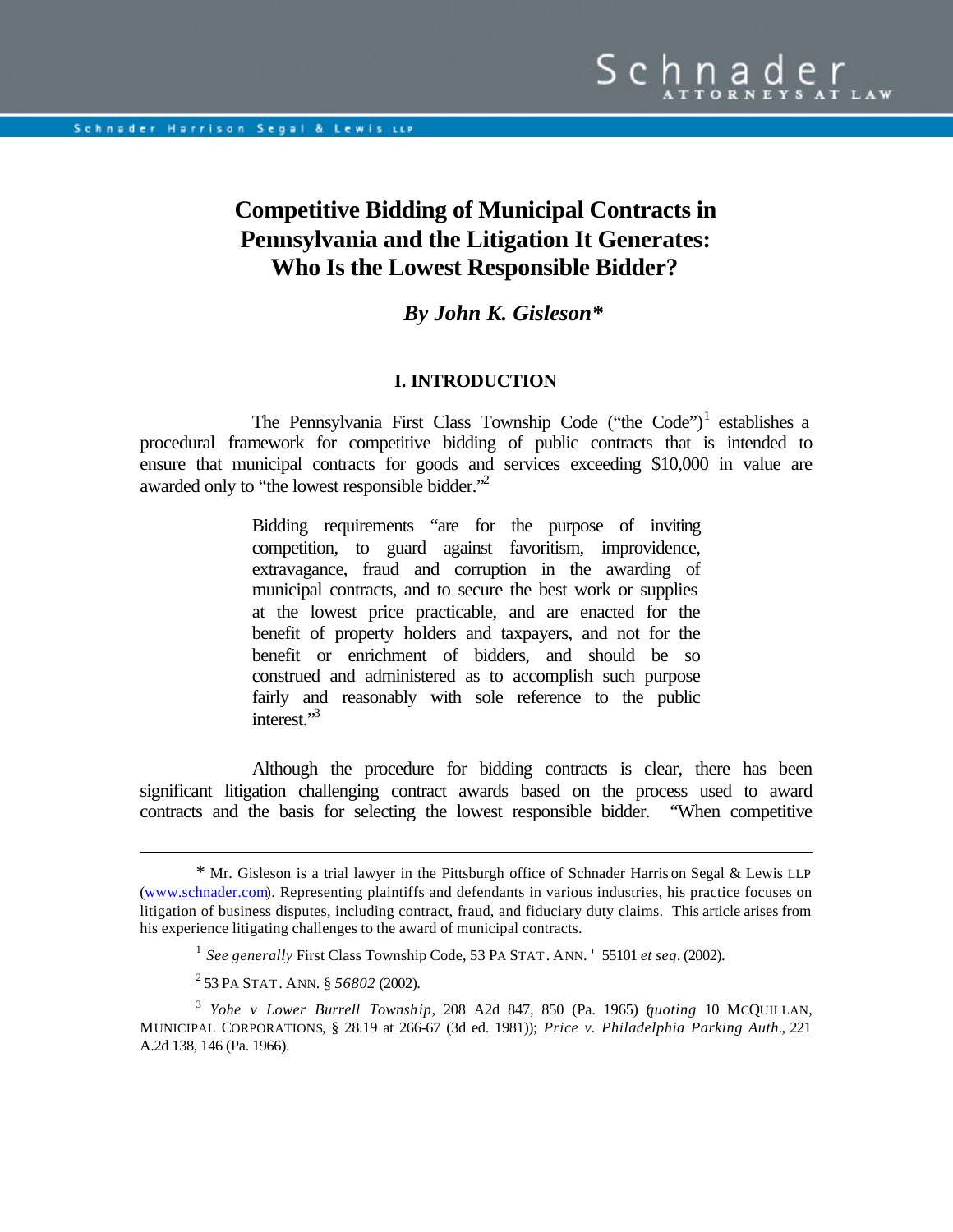$\overline{a}$ 

bidding is used and the procedures followed emasculate the benefits of such bidding, judicial intervention is proper."<sup>4</sup>

This article addresses the competitive bidding requirements applicable to first class townships<sup>5</sup> under the Code, identifies various issues that arise in the context of evaluating bids, and discusses challenging a contract award in an injunctive proceeding.

## **II. COMPETITIVE BIDDING REQUIREMENTS UNDER THE FIRST-CLASS TOWNSHIP CODE**

"Townships may make contracts for lawful purposes and for the purpose of carrying into execution the provisions of this act and the laws of the Commonwealth."<sup>6</sup> Whether bidding requirements apply to particular contracts, and what those requirements are, will vary depending on the dollar value of the contract.

## *A. When Competitive Bidding Requirements Apply*

When a contract is less than four thousand dollars (\$4,000) in value, the township is not required to competitively bid the contract in any way.<sup>7</sup>

When the contract exceeds four thousand dollars (\$4,000) but is less than ten thousand dollars  $(\$10,000)$ , modified competitive bidding requirements apply.<sup>8</sup>

4 *Ezy Parks v. Larson*, 454 A.2d 928, 932 (Pa. 1982) (*citing American Totalisator, Inc. v. Seligman*, 489 Pa. 568, 576, 414 A.2d 1037, 1041 (1980)).

<sup>5</sup> Section 55201 of title 53 of Purdon's provides:

Townships of the first class shall be those having a population of at least three hundred inhabitants to the square mile, which have heretofore fully organized and elected their officers and are now functioning as townships of the first class in the manner provided in this act. All townships, not townships of the first class, shall be townships of the second class.

53 PA. STAT. ANN. ' 55201 (2002). The website<http://www.dgs.state.pa.us/PAManual/Section6/sec6.htm> identifies whether a particular municipality is a first-class township. For purposes of this article, the terms "municipality" and "township" are used interchangeably.

6 53 PA. STAT. ANN. ' 56801 (2002).

<sup>7</sup> ' 56802(a) (2002). The threshold for competitive bidding had been seven hundred and fifty dollars (\$750), which presumably was raised to reduce the administrative burden on township officials from complying with competitive bidding requirements.

 $8\,$  53 PA. STAT. ANN. ' 56802(a)(1) (2002).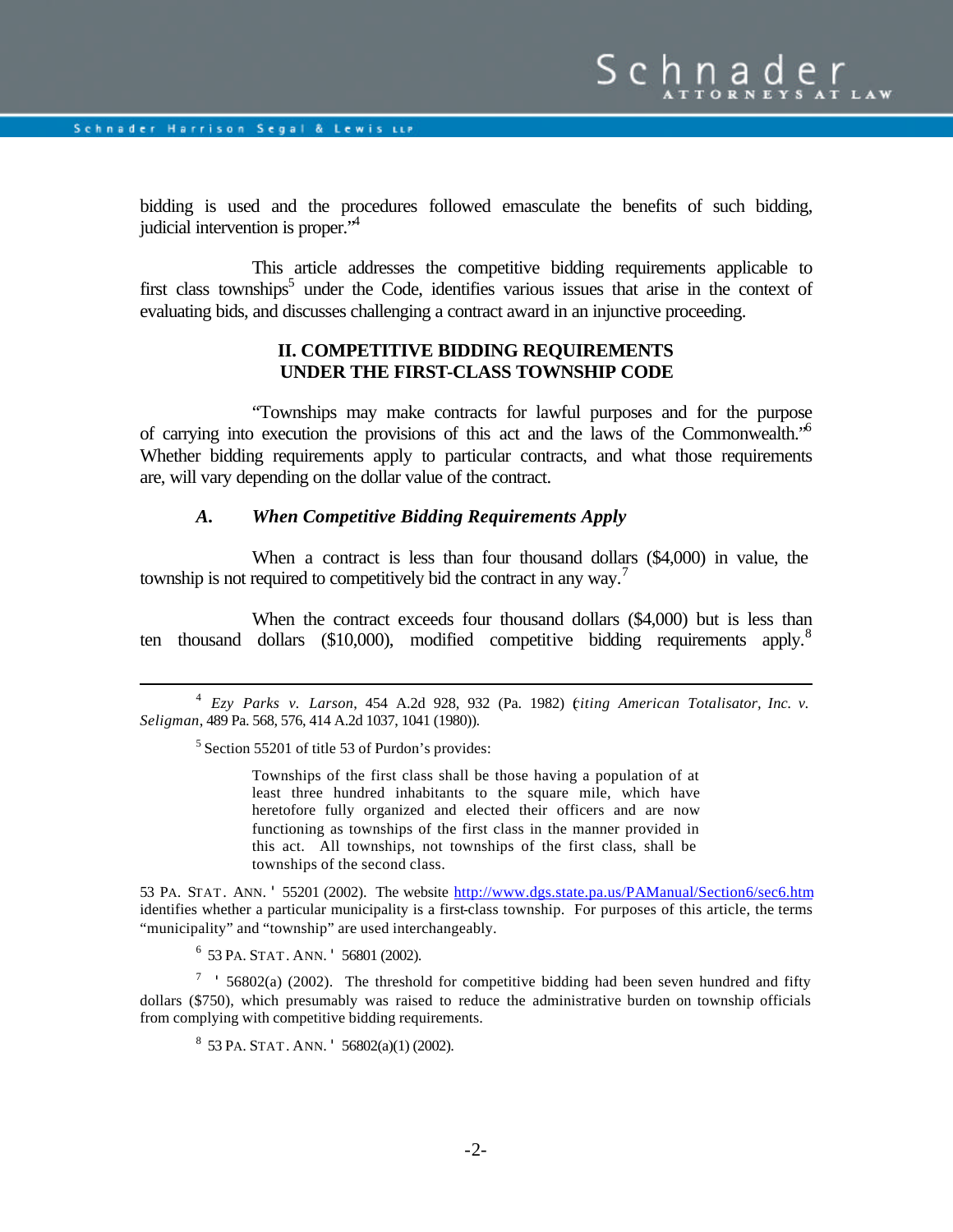Rather than pursue public bidding for the contract, the township shall request "[w]ritten or telephonic price quotations from at least three qualified and responsible contractors.<sup>"9</sup> If price quotations cannot be obtained from at least that many such bidders, the township shall keep on file a "memorandum Y showing that fewer than the three qualified contractors exist in the market area within which it is practicable to obtain quotations."<sup>10</sup> The township must maintain a written record of the quotations identifying "at least the date of the quotation, the name of the contractor and the contractor=s representative, the construction, reconstruction, repair, maintenance, or work that was the subject of the quotation and the price."<sup>11</sup> The township must maintain those records for three years.<sup>12</sup>

With certain exceptions, $13$  the full panoply of competitive bidding requirements (discussed *infra*, section C) applies when contracts exceed \$10,000 in value.<sup>14</sup> In determining whether a contract value exceeds  $$10,000$  and therefore triggers the competitive bidding requirements, the measure is the total payment necessary "to obtain the services or property, or both."<sup>15</sup> Thus, for a multi-year contract, the contract amount is that which is paid over the course of the contract and not the amount paid in a particular year (such as the first year of the contract). In addition, a township may not break a contract into parts with each part falling under the \$10,000 threshold in order to circumvent the bidding process.<sup>16</sup> It in fact is "unlawful" to "evad[e] advertising requirements by making a series of purchases or contracts each for less than the advertising requirement price, or by making several simultaneous purchases or contracts, each below said price, when in either case, the transactions involved should have been made as one transaction for one price."<sup>17</sup> Any township commissioner who evades the advertising requirements may be civilly and criminally liable.<sup>18</sup>

9 *Id.*

 $\overline{a}$ 

<sup>10</sup> *Id.*

 $11$  *Id.* 

<sup>12</sup> *Id.*

<sup>14</sup> 53 PA. STAT. ANN. ' 56802(a) (2002).

<sup>15</sup> *Id.*

<sup>16</sup> 53 PA. STAT. ANN. ' 56803(a) (2002).

 $17$  *Id.* 

<sup>18</sup> Section 56803(a) and (b) of Title 53 of Purdon's provides:

<sup>13</sup> *See* 53 PA. STAT. ANN. ' 56802(d) (2002). In addition, competitive bidding requirements will not apply if purely private money funds the contract even though a public entity acts as a financing conduit. *Williams v. Children's Hospital of Pittsburgh*, 479 A.2d 452, 456 (1984).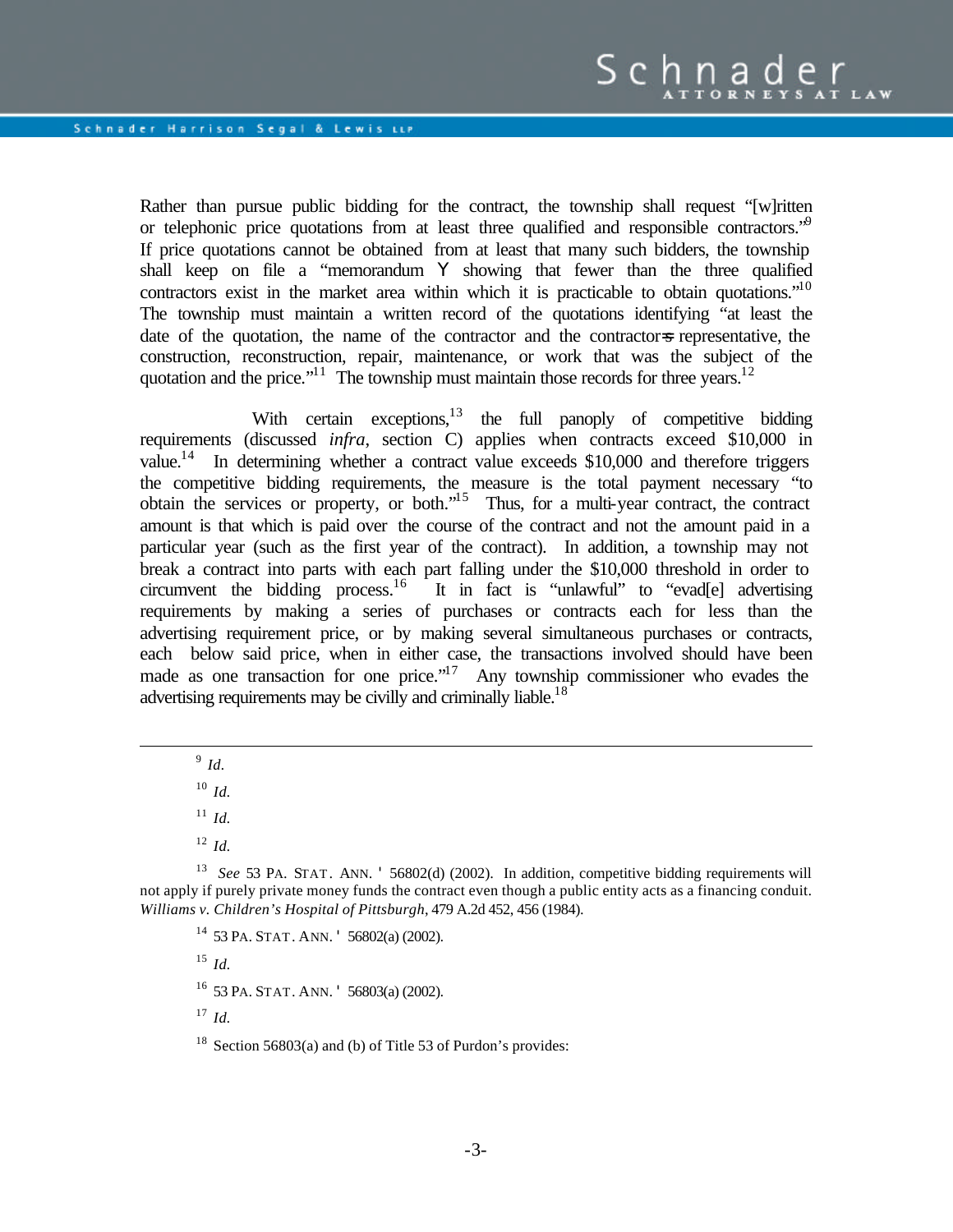$\overline{a}$ 

Moreover, the bidding requirement for contracts exceeding \$10,000 applies even if the residents of the township—each of whom individually would pay far less than \$10,000—directly pay the contractor, such as occurs in some townships for refuse collection. "The need for bidding requirements is just as compelling ... where the [contractor] is compensated directly by the recipients of his service as it is when the recipients pay for service through the conduit of the municipal treasury.<sup>"19</sup> The reason is that taxpayers ultimately pay the contract costs in either scenario. "A municipality cannot have unbridled discretion to enter into a contract and then transfer the burden to pay to the citizens, without the citizens having the opportunity to question the propriety of such contract. $20^{\circ}$  Those creating a contract [the Board of Township Supervisors] must be responsible to others for their conduct, if only to insure honesty in fact.

Although competitive bidding is clearly the preferred course of letting contracts, the Code exempts six categories of contracts from competitive bidding even though the value of the contracts may exceed  $$10,000.<sup>21</sup>$  Those categories are: (1) "maintenance, repairs or replacements for water, electric, light, or other public works of the township," but only so long as "they do not constitute new additions, extensions or enlargements of existing facilities and equipment;" (2) "improvements, repairs and maintenance of any kind made or provided by any township through its own employees, [p]rovided, however, [t]hat all materials" used for those activities shall "be subject to" bidding requirements if their cost is in excess of four thousand dollars; (3) contracts or

> Any commissioners who so vote in violation of this provision, and who know that the transaction upon which they so vote is or ought to be a part of a larger transaction, and that it is being divided in order to evade the requirements as to advertising for bids, shall be jointly and severally subject to surcharge for ten per centum of the full amount of the contract or purchase. Any commissioner who votes to unlawfully evade the provisions of [' 56802] and who knows that the transaction upon which he so votes is or ought to be a part of a larger transaction and that it is being divided in order to evade the requirements as to advertising for bids commits a misdemeanor of the third degree for each contract entered into as a direct result of that vote. This penalty shall be in addition to any surcharge which may be assessed pursuant to subsection (a).

53 PA. STAT. ANN. § 56803(a), (b) (2002). Section 56803(a) also provides that if a commissioner votes in favor of splitting a contract in violation of that section, "but the purchase or contract on which he so voted was not approved by the board of commissioners," then the commissioner will not be personally liable.

- <sup>19</sup> Y*ohe v. Lower Burrell Township*, 208 A.2d 847, 850 (Pa. 1965).
- <sup>20</sup> *Gleim v. Bear*, 616 A.2d 1064, 1067 (Pa. Commw. Ct. 1992).

<sup>21</sup> *See* 53 PA. STAT. ANN. ' 56802(d) (2002).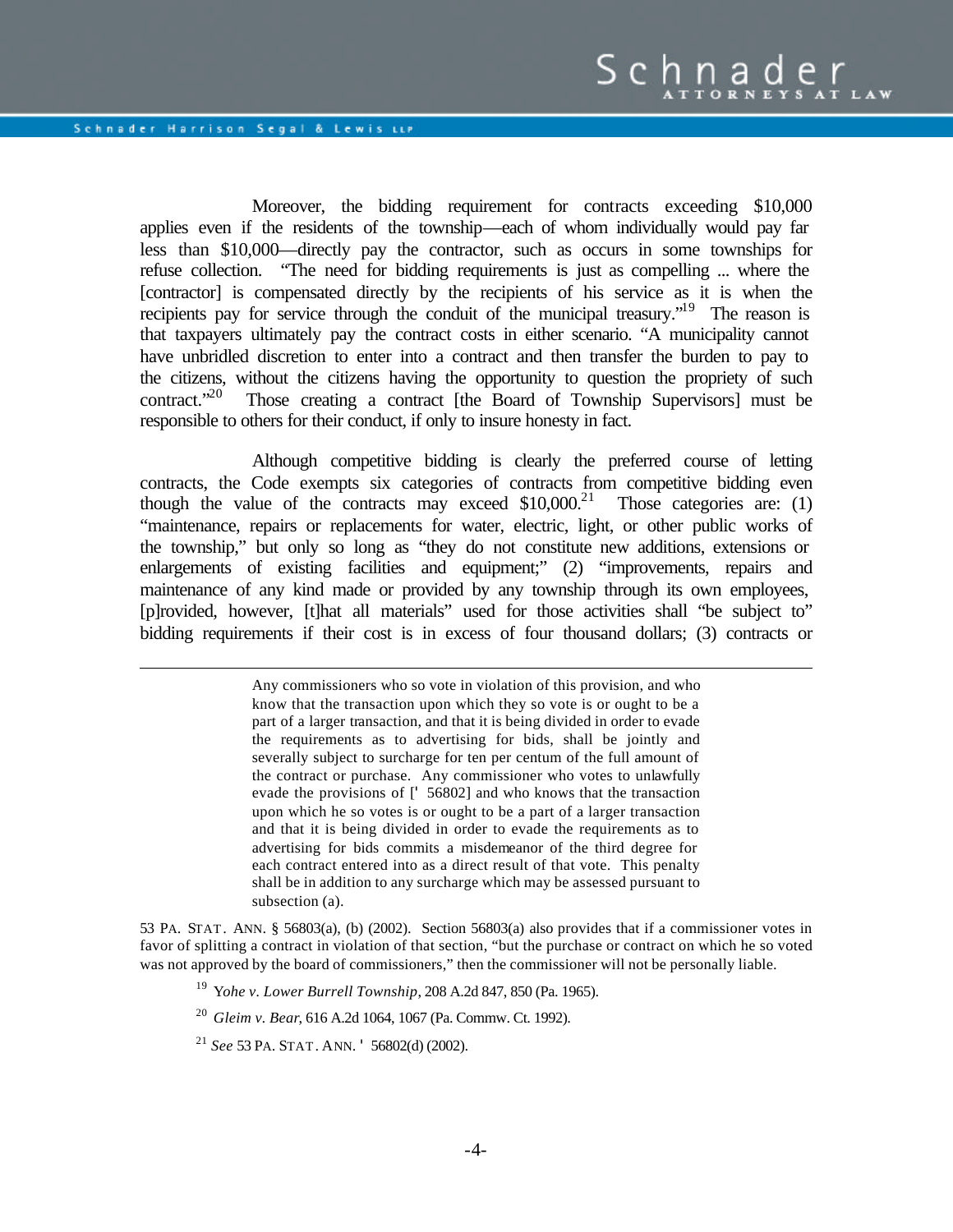purchases "where particular types, models, or pieces of new equipment, articles, apparatus, appliances, vehicles or parts thereof are desired by the commissioners which are patented and manufactured products;" (4) contracts or purchases "for used equipment, articles, apparatus, appliances, vehicles or parts thereof being purchased from a public utility;" (5) policies of insurance and surety company bonds; and (6) contracts "involving personal or professional services."<sup>22</sup>

Finally, even if a township is not required to implement competitive bidding under the Code for a contract exempted under ' 56802(d), the township nonetheless must comply with bidding requirements if it chooses to competitively bid a contract.<sup>23</sup> In *American Totalisator Company, Inc. v. Seligman*, <sup>24</sup> for example, the Commonwealth announced in its bid specifications that it would award a contract for the supply of equipment and technology for the Commonwealth lottery to the lowest responsible bidder and proceeded to establish procedures for competitive bidding. The municipality, however, failed to abide by the terms of its own proposal in awarding the contract and permitted the successful bidder to clarify its bid after the bids were opened.<sup>25</sup> After being challenged by an unsuccessful bidder, the municipality argued that it was exempt from competitive bidding requirements because the contract was for professional services.<sup>26</sup> The Supreme Court rejected the argument: "When competitive bidding is used and the procedures followed emasculate the benefits of such bidding, we believe judicial intervention is proper."<sup>27</sup>

#### *B. Requirements Applicable to Contracts Exceeding \$10,000*

Section 56802 of the Code establishes procedures a township must follow to ensure that a contract "shall not be made except with and from the lowest responsible

<sup>24</sup> 414 A.2d 1037 (Pa. 1980).

 $\overline{a}$ 

<sup>25</sup> *American Totalisator*, 414 A.2d at 1041.

<sup>26</sup> *Id. Cf.* 53 PA. STAT. ANN. ' 56802(d)(5) (2002) (exempting contracts "involving personal or professional services" from competitive bidding requirements).

<sup>27</sup> *American Totalisator Company, Inc.*, 414 A.2d at 1041.

<sup>22</sup> *See* 53 PA. STAT. ANN. ' 56802(d) (2002). *See, e.g.*, *The Lieberman Organiz. v. City of Philadelphia*, 595 A.2d 638, 641 (Pa. Commw. Ct. 1990) ("in order to qualify for a professional services exemption to competitive bidding, an individual need not possess state certification licensure or have a baccalaureate degree.") (holding that homeless services contract was exempt under Philadelphia's Home Rule Charter).

<sup>23</sup> *American Totalisator Company, Inc. v. Seligman*, 414 A.2d 1037, 1040 (Pa. 1980); *Stapleton v. Berks County*, 593 A.2d 1323, 1330 (Pa. Commw. Ct. 1991).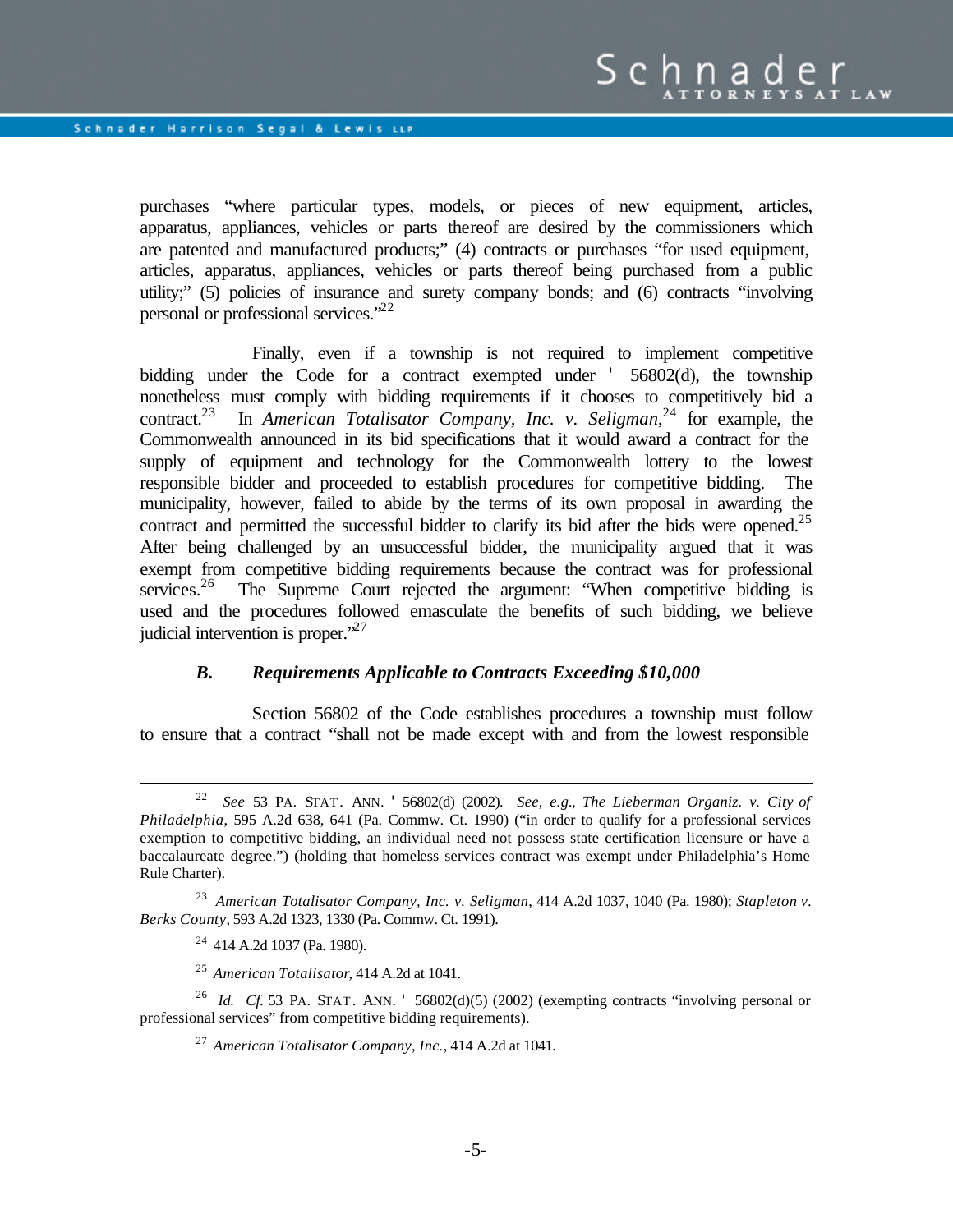bidder.<sup>28</sup> The mandatory nature of those procedures is evident from the fact that "[a]ny contract made in violation of the provisions [in Section 56802] shall be void.<sup> $29$ </sup> A township needs to closely follow the procedures established by the Code, while parties challenging a contract award should scrutinize whether the township in fact complied with those procedures.

First, the township must develop a notice to advertise the contract to be awarded. The notice must provide the "full plans and specifications" of the project or provide a place where such plans and specifications can be viewed and copied. $30$  The notice must also set forth "the time and place of a public meeting" of the township commissioners or a committee thereof.<sup>31</sup> At that meeting, the "bids shall be publicly opened and read."<sup>32</sup>

Second, the township secretary must publish the notice. Publication must occur both by placing notice in an appropriate local newspaper and by posting the notice "in a conspicuous place within the township."<sup>33</sup> The township must publish the first advertisement "not more than forty-five days and the second advertisement not less than ten days prior to the date fixed for the opening of bids.<sup>34</sup>

Third, "[a]ll plans and specifications shall be on file at least ten days in advance of opening bids."<sup>35</sup>

Fourth, the board of commissioners may, if it chooses to do so, have the bids opened and reviewed but then have the information forwarded to them "for

<sup>28</sup> 53 PA. STAT. ANN. ' 56802(a) (2002). <sup>29</sup> 53 PA. STAT. ANN.  $\cdot$  56802(b)(3) (2002). <sup>30</sup> 53 PA. STAT. ANN. ' 56802(a), (b)(1) (2002). <sup>31</sup> *Id.*

<sup>32</sup> *Id.* If said meeting "is an open meeting of the township commissioners, the contract may be awarded." *Id.*

 $33$  53 PA. STAT. ANN.  $$56802(a)$  (2002). Notice must be placed: in one newspaper of general circulation, published or circulating in the county in which the township is situated, at least two times at intervals of not less than three days where daily newspapers of general circulation are employed for such publication, or in case weekly newspapers are employed then the notice shall be published once a week for two successive weeks. *Id.*

<sup>34</sup> *Id.*

 $\overline{a}$ 

<sup>35</sup> *Id.*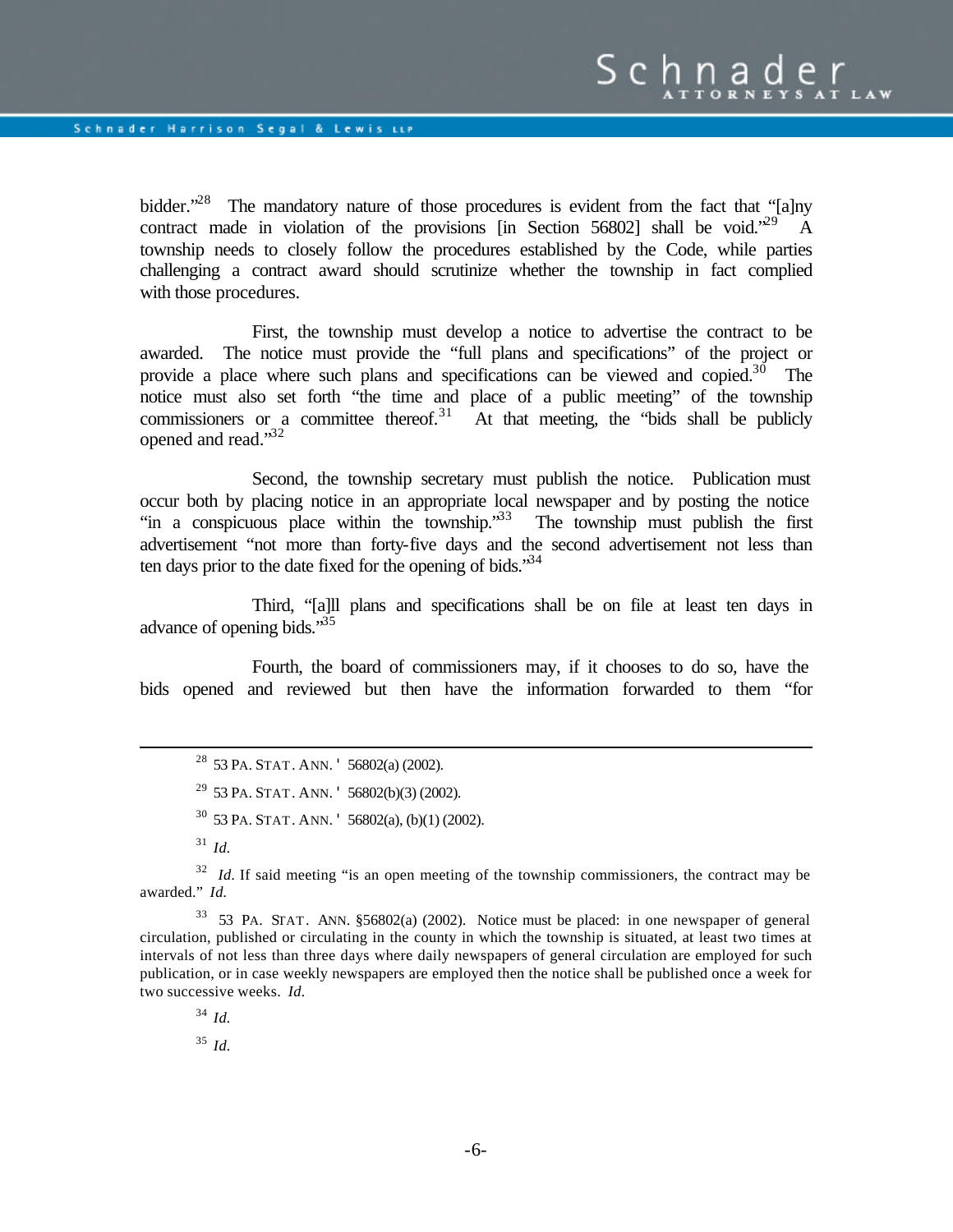subsequent award at a public meeting.<sup>36</sup> Such a procedure allows the committee to evaluate the responsibility of the bidders and to tabulate bids to determine who is the lowest bidder. The commissioners may wish to have the township manager and/or other supervisors most directly affected by the contract on the committee to evaluate a contractor=s responsibility to perform the contract. To the extent that the committee makes recommendations concerning the responsibility of particular bidders to the commissioners, it is advisable that the committee have a clearly documented basis for the recommendation that is worthy of reliance by the commissioners (*i.e.*, knowledge of specific facts, as opposed to hearsay, that is supported by first-hand observation or by investigation of committee members). Even though a committee is used to review the bids, the township still must notify bidders "and other interested parties, upon request, of the date, time and location of the opening of bids [so that they] may be present when the bids are opened."<sup>37</sup>

Fifth, unless a shorter time is prescribed by the township commissioners, the successful bidder "shall be required," within twenty days after the contract is awarded, "to furnish bond with suitable reasonable requirements guaranteeing the performance of the contract, with sufficient surety, in an amount as determined by the township commissioners which shall be not less than ten per centum nor more than one hundred per centum of the amount of the liability under the contract.<sup>38</sup> The contract award "shall be void" if the successful bidder fails to provide the appropriate bond to the township. $39$ 

Finally, all contracts or purchases "shall be in writing."<sup>40</sup>

#### **III. "LOWEST RESPONSIBLE BIDDER"**

Like many state statutes, $41$  as well as the City of Pittsburgh Code of Ordinances,<sup>42</sup> the Code imposes a mandatory, unqualified duty on a township to award

<sup>36</sup> 53 PA. STAT. ANN. ' 56802(b)(2) (2002).

<sup>37</sup> *Id.*

 $\overline{a}$ 

<sup>38</sup> 53 PA. STAT. ANN. ' 56802(c) (2002).

- 39 *Id.*
- <sup>40</sup> 53 PA. STAT. ANN. ' 56802(a) (2002).

<sup>41</sup> *See, e.g.*, The Separations Act, 53 PA. STAT. ANN. ' 1003, and the Public Auditorium Authorities Law, 53 PA. STAT. ANN. ' 23851(a).

<sup>42</sup> Code of Ordinances of City of Pittsburgh, §161; City of Pittsburgh Home Rule Charter, § 511.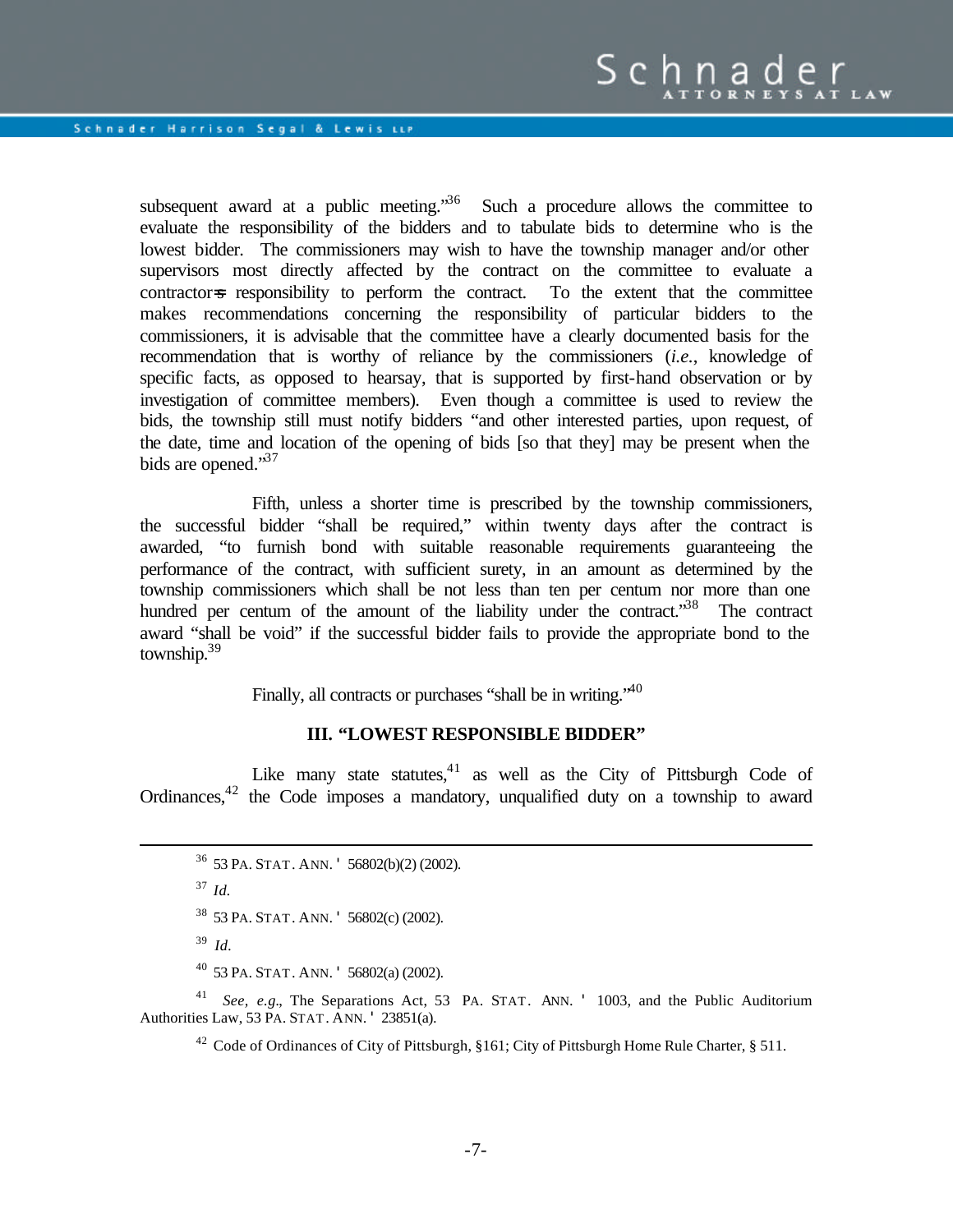the contract only to the lowest responsible bidder.<sup>43</sup> "In every instance in which any contract for any public work, construction, materials, supplies, or other matters or things for any township shall be awarded upon competitive bids, it shall be the duty of the authorities authorizing the same to award said contract to the lowest responsible bidder.<sup>44</sup> "The Legislature repeatedly directs, as our cases hold, that all levels of government—state, county, and municipal—award contracts only to the 'lowest responsible bidder."<sup>45</sup>

If a township fails to comply with this legislative mandate to award a contract to the lowest responsible bidder, the affected contract is "void." <sup>46</sup> "Supervisors" are public officers of limited authority, and their right to contract is statutory. Hence contracts entered into by them in violation of a statute are void, and a contract in violation of the statute cannot be enforced although not expressly made void.<sup> $47$ </sup> The Pennsylvania Supreme Court has noted that those who contract "with the officials of a quasi-municipality" must keep in mind that these officials have only "limited power to contract."<sup>48</sup>

There are two components to the statutory requirement that a municipality award a contract to the "lowest responsible bidder." First, the successful bidder must be the "lowest bidder." Second, that bidder must be "responsible." Those components must

In Pennsylvania, as in most states, the 'best bidder' has no right to have the contract awarded to it because the 'lowest responsible bidder' provisions are not there to give the bidder any rights but to protect taxpayers as evidenced by the settled law that only taxpayers have a right to seek an action to enjoin the contract.

*National Constr. Servs.*, 789 A.2d at 309.

 $\overline{a}$ 

<sup>44</sup> 53 PA STAT. ANN. ' 56802(b) (2002).

<sup>45</sup> *Lutz Appellate Printers, Inc. v. Commonwealth of Pennsylvania*, 403 A.2d 530, 534 (1979).

<sup>46</sup> 53 PA. STAT. ANN. ' 56802(b)(3). *See, e.g., Price v. Philadelphia Parking Auth*., 221 A.2d 138, 147 (Pa. 1966) (contract, which involved the lease of air rights above a parking garage, was "entered into by private negotiation rather than by competitive bidding [and therefore] was unauthorized and void."); *Foresman v. Gregg Township*, 147 A. 64 (Pa. 1929) (contract void due to failure to comply with statute in entering contract to purchase tractor).

<sup>47</sup> *Foresman v. Gregg Township*, 147 A. 64, 65 (Pa. 1929).

<sup>48</sup> *Id*. at 67.

<sup>&</sup>lt;sup>43</sup> Although statutorily required to award a contract to the lowest responsible bidder, an invitation to bid on a contract is not an offer that can be accepted by such a bidder. *See, e.g., National Constr. Servs., Inc. v. Philadelphia Regional Port Auth.*, 789 A.2d 306, 309 (Pa. Commw. Ct. 2001) (*quoting* CORBIN ON CONTRACTS' 2.3 (rev. ed. 1993)).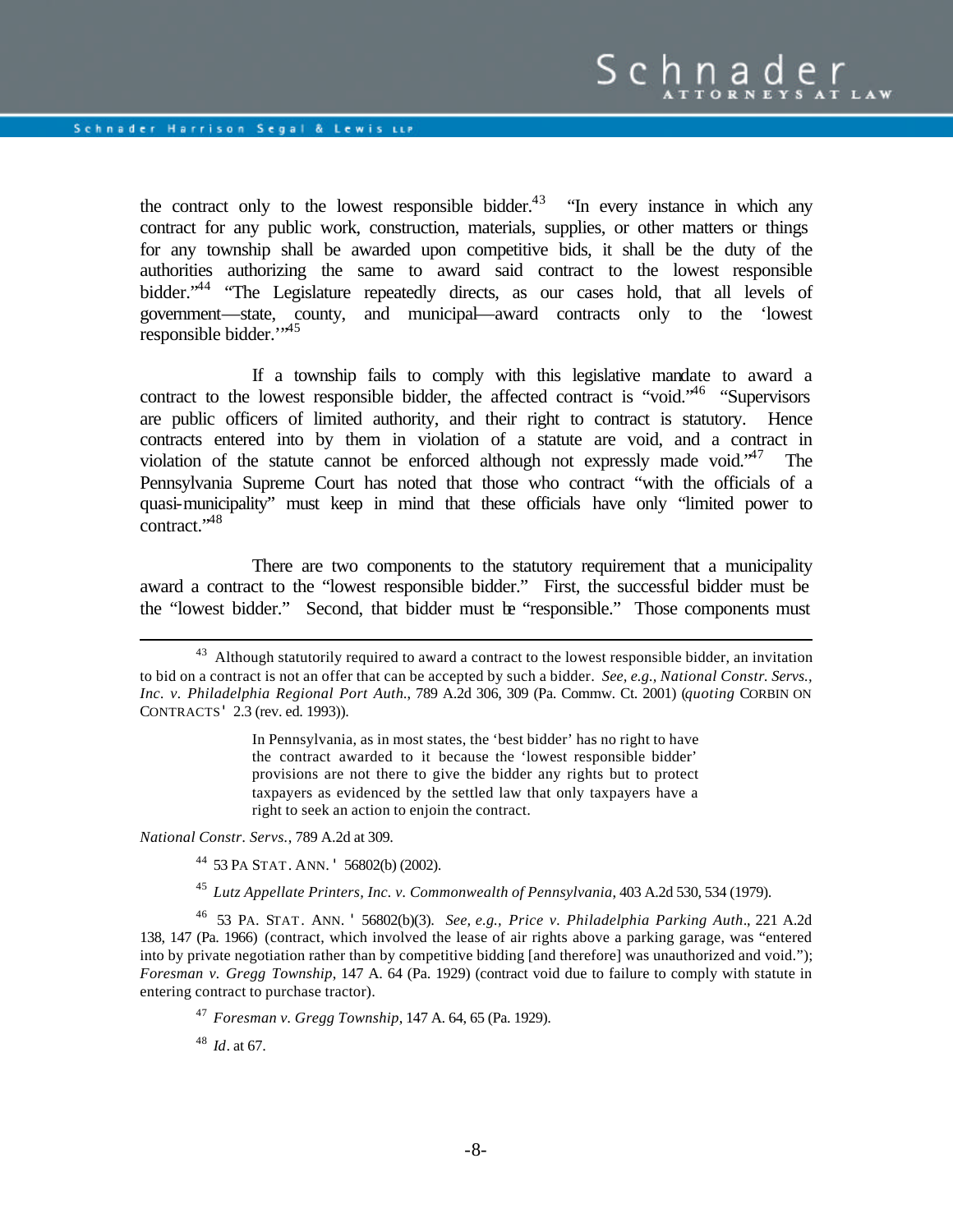be analyzed separately because a municipality may exercise discretion as to the latter component whereas there is no discretion as to the former.

# *A. Lowest Bidder*

Although the definition of "lowest bidder" may seem self-evident, that term "implies a common standard under which all bids may be received. That common standard implies previously prepared specifications, freely accessible for all competitors; on these alone shall their bids be based."<sup>49</sup> Without a common standard, Athe integrity of the competitive bidding process is violated and the purpose of competitive bidding is frustrated."<sup>50</sup> "If the kind or amount of work or material which a municipal corporation will require under a contract is indefinite, the advertisement for bids thereon should contain sufficient information concerning the work or material to enable bidders intelligently to calculate their bids.<sup>51</sup> The common standard thus ensures "that interested persons may bid intelligently and will be induced to bid by the promise of impartiality and thereby freely and openly compete upon a basis of equality.<sup>52</sup>

Although the lowest bidder is an objective issue that can be determined by who submitted the lowest bid in terms of price, counsel seeking to challenge a contract award should examine the bid specifications to ensure that there in fact was a common basis for the bids. If the bid specifications were written in such a way to favor one bidder over another, or if there was an ambiguity in the specifications that, intentionally or inadvertently, favored one bidder over another or misled the bidders, then there was not a "common basis" for the bids, and there is a basis for challenging the award.<sup>53</sup> If bidders "are misled by anything which the [municipality] may have done, or the notice [concerning the bid] may have required, the bidding was not on a common basis; the lowest figures submitted would not, in law, be the lowest bid, because it lacked fair

<sup>49</sup> *Ezy Parks*, 454 A.2d at 932-33.

<sup>50</sup> *Id.* at 932 (*quoting* MCQUILLAN*, supra* note 3, ' 29.29 at 302). As explained in *Ezy Parks*, competitive bidding requirements also apply when a municipality is seeking to sell or lease an asset for the highest price to be paid to the municipality. "We see no reason why the same rationale should not apply where the purpose is to secure the highest price for Commonwealth realty which is available for lease." *Ezy Parks*, 454 A.2d at 933.

<sup>51</sup> *Id.* at 933 (*quoting* MCQUILLAN, *supra*, note 3, § 29.66 at 378).

<sup>52</sup> *Id.* at 932-33.

<sup>53</sup> *Id.* at 933.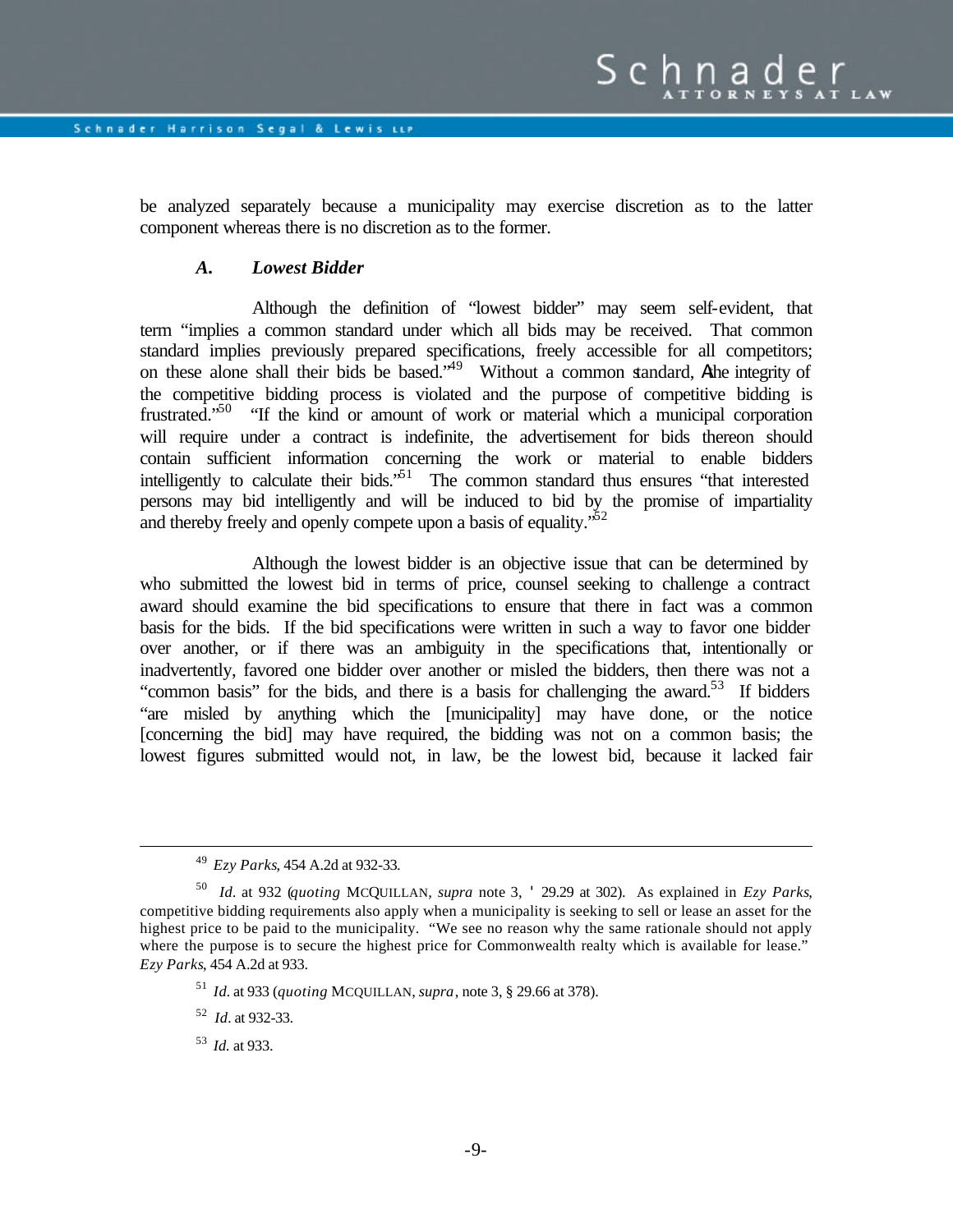competition."<sup>54</sup> In short, "[n]o scheme or device promotive of favoritism or unfairness or which imposes limitations, not applicable to all bidders alike, will be tolerated.<sup>55</sup>

For example, in *Ezy Parks v. Larson*, <sup>56</sup> the Supreme Court upheld an injunction prohibiting a contract award based on bid specifications that were ambiguous. The Pennsylvania Department of Transportation ("PennDOT") leased certain parcels of land along a right-of-way it owned to Ezy Parks, which operated parking lots on those parcels and made valuable improvements to those parking lots during the term of its lease.<sup>57</sup> When PennDOT sought to competitively bid contracts for the parcels, its specifications were unclear as to whether the improvements were included with the parcels.<sup>58</sup> PennDOT and the current leaseholders in fact had disagreed over who owned the improvements and whether the leaseholders would be compensated for the improvements.<sup>59</sup> The Supreme Court agreed with the Commonwealth Court that because of the ambiguity regarding the improvements, the specifications did not provide a common basis on which to determine who submitted the highest bid to lease the parcels. The court determined that the same rationale applied to leases as it did to bidding of projects: ensuring fair competition. Because bidders might have "reduce[d] their bids … to adjust for ambiguous instructions," the Commonwealth might have to pay both Ezy Parks for its improvements to the Commonwealth's property and pass the improvements to a high bidder who may not have included the benefit of these improvements in its  $bid.<sup>60</sup>$ 

> Finally, the bid instruction virtually precluded appellees [who paid for the improvements while they had the leases] from entering meaningful bids. Submitting bids which would include the value of the improvements that have already been paid for would put them in the position of paying for those items twice. Entering bids which would

- <sup>56</sup> 454 A.2d 928, 932 (Pa. 1982).
- <sup>57</sup> *Id.* at 931.
- <sup>58</sup> *Id.* at 931-32.
- 59 *Id.* at 932.
- <sup>60</sup> *Id.* at 933.

<sup>54</sup> *Id.* at 932-33.

<sup>55</sup> *Ezy Parks*, 454 A.2d at 932 (*quoting* 10 MCQUILLAN, *supra* note 42 ' 29.29 at 302). As explained in *Ezy Parks*, competitive bidding requirements apply when a municipality is seeking to sell or lease an asset. "We see no reason why the same rationale should not apply where the purpose is to secure the highest price for Commonwealth realty which is available for lease." *Id*. at 624, 454 A.2d at 933.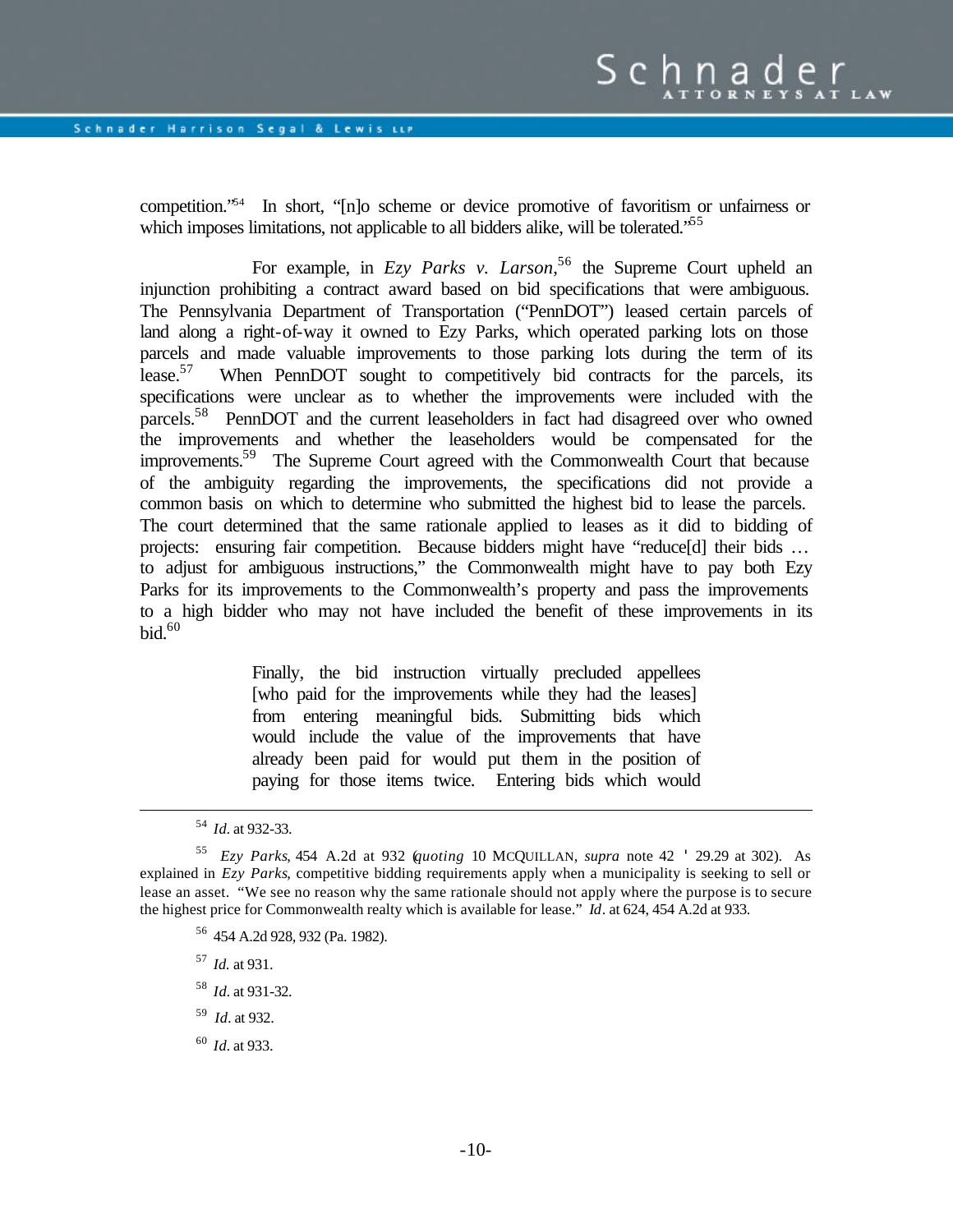not include that value would decrease their chances of being awarded the leases because a competitor might well be including the value of those permanent improvements which would customarily go with the land. $61$ 

#### *1. Rejection of Bids*

For a number of reasons relating to obtaining the lowest bid,  $62$  townships routinely insert a provision into the bid instructions that they may reject any or all bids, in whole or in part. $63$  Although a bid certainly may be rejected if it fails to comply with the bid instructions or if the bidder is not responsible, there are limitations on the extent to which a township may reject bids.<sup>64</sup> " $\Pi$  a municipality, in connection with competitive bidding, is empowered to do so, it may reject any and all bids in the absence of fraud, collusion, bad faith, or arbitrary action.<sup>565</sup> Thus, in considering whether a township may reject bids, it is necessary to determine whether it is "empowered to do so," as well as whether the bids were rejected due to "fraud, collusion, bad faith, or arbitrary action."<sup>66</sup>

In *Weber v. City of Philadelphia*, the Pennsylvania Supreme Court upheld the rejection of bids for a general concession at a sports stadium in Philadelphia after examining the Philadelphia Home Rule Charter, which provides that Philadelphia "may reject all bids if it shall deem it in the interest of the City so to do. Otherwise the contract

<sup>63</sup> For a detailed discussion on the right to reject bids, see Annotation, *Public Contracts: Authority of State or its Subdivisions to Reject All Bids*, 52 A.L.R. 4th 186.

<sup>61</sup> *Ezy Parks*, 454 A.2d at 933. Notably, a township may not cure ambiguous bid instructions by clarifying the instructions for less than all of the bidders. "[B]id instructions which do not provide a common basis cannot be clarified on an *ad hoc* basis by *ex parte* explanations from officials of a public body to those potential bidders who are either clever enough to seek such advice or who simply, for whatever reason, have special access to the ears of [municipal] officials." *Id.*

<sup>62</sup> *See, e.g.*, *Midasco, Inc. v. Pennsylvania Turnpike Commission*, 813 A.2d 942, 944 (Pa. Commw. Ct. 2002) (rejection of bids proper where bids made project economically infeasible); *Richland School Dist. v. Central Transp., Inc.*, 560 A.2d 885, 887-89 (Pa. Commw. Ct. 1989) (holding that municipality was permitted to reject all bids due to a clerical error in one bid since all bidders had right to re-bid and municipality reasonably expected to receive lower bids in the re-bidding).

<sup>64</sup> *Lutz Appellate Printers, Inc. v. Commonwealth of Pennsylvania*, 403 A.2d 530, 533 (1979) (citations omitted).

<sup>65</sup> *Weber v. Philadelphia*, 262 A.2d 297, 299-300 (Pa. 1970) (citing cases).

<sup>66</sup> *Id.*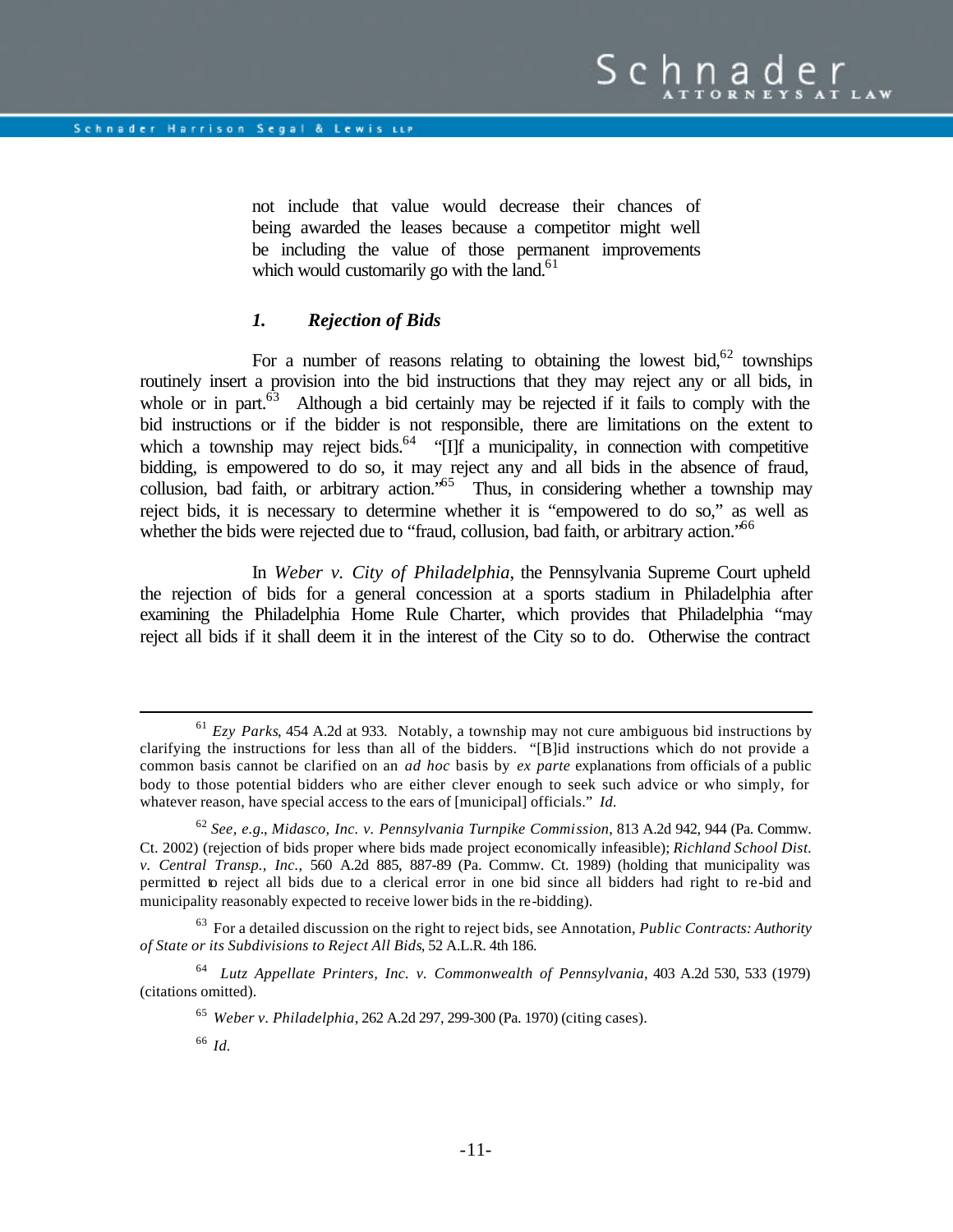shall be awarded to the lowest responsible bidder.<sup> $57$ </sup> According to the Court, "as we read this Charter Provision, the City, in competitive bidding, is authorized and empowered to reject all bids subject only to the limitation that such rejection be 'in the interest of the City,' and the determination of that question is placed, at least initially, in the judgment not of the courts but of the City...<sup>58</sup> Consistent with Philadelphia's Home Rule Charter, the bid specifications "clearly placed [all bidders] on notice that, under the provisions of the City Charter and under the specifications, the City had the right to reject any and all bids." $69$ 

In contrast to the Philadelphia Home Rule Charter, the First Class Township Code does not "empower" municipalities to reject conforming bids. As a result, an argument can be made that a municipality does not have the right to reject all bids when they are submitted by responsible bidders. However, the Supreme Court held in *Straw v. City of Williamsport*, <sup>70</sup> that a municipality had the right to reject a portion of all bids based solely on the fact that it retained such a right in its advertisement for bids. The City of Williamsport had solicited bids for road paving and for certain sewer work.<sup>71</sup> Due to financial constraints, Williamsport eliminated the sewer work after bids were received.<sup>72</sup> Once the sewer work was eliminated, the lowest bidder became the second lowest bidder.<sup>73</sup> The party challenging the award argued that the bids had to be tabulated as submitted and the lowest bid determined based on that tabulation before elimination of any work and the associated costs.<sup>74</sup> The court rejected this interpretation, noting that the fact that "[t]he advertisement [soliciting bids] reserved the right to reject any or all bids or parts of bids" was "conclusive of the question."<sup>75</sup> All contractors bidding on the

68. *Id* <sup>69</sup> *Id.* at 300. <sup>70</sup> 132 A. 804, 805 (Pa. 1926). <sup>71</sup> *Straw*, 132 A. at 805.  $72$  *Id.* <sup>73</sup> *Id.* <sup>74</sup> *Id.*

 $\overline{a}$ 

<sup>75</sup> *Id*. *See also R.S. Noonan, Inc. v. York School Dist.*, 162 A.2d 623 (Pa. 1960) ("As a final observation on the case, attention is drawn to the fact that the advertisement inviting bids included this statement: 'right is reserved to waive informalities and to accept any bid or to reject any or all bids.' This put all bidders on notice that their bids might be rejected.") (rejection of all bids upheld); *Kimmel*, 633 A.2d at 1276 ("In the absence of evidence of fraud, collusion, or arbitrary action, whether a municipality was wise in its rejection of a bid is not within the court=s province to determine.") (*citing Weber*, 262 A.2d 297).

<sup>&</sup>lt;sup>67.</sup> Id Like Philadelphia, the City of Pittsburgh has expressly reserved the right to reject bids in its Code of Ordinances. *See* City Code, § 161(d).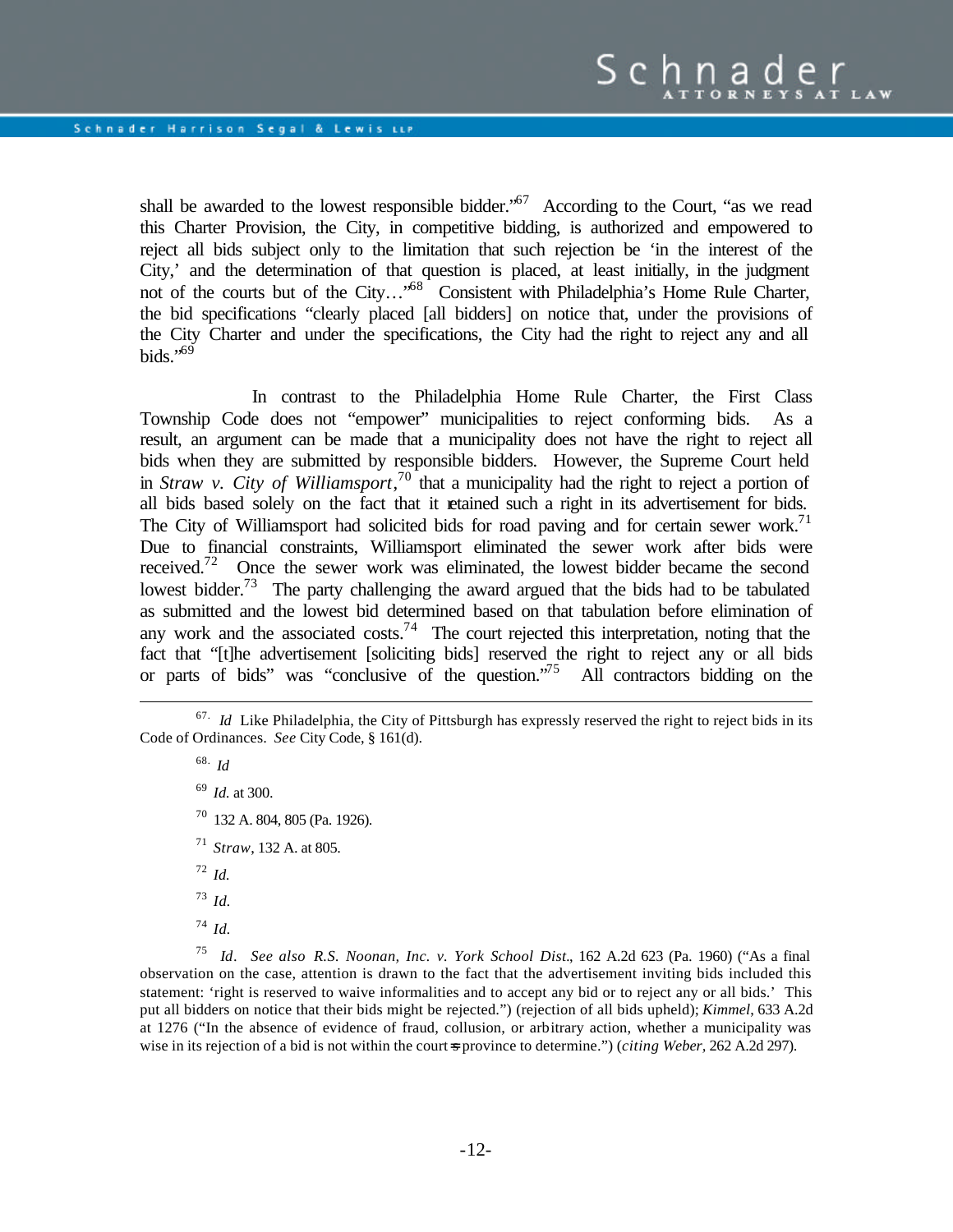project were given notice that the city might eliminate parts of the bid.<sup>76</sup> As long as the elimination was applied consistently, the rejection was proper. The trial court determined in its duties as fact finder "that there was no fraud, imposition, over-reaching or unfair dealing in striking out the items or awarding the contract.<sup>77</sup> The *Straw* decision thus appears to stand for the proposition that a township may reject any part or all of the bids so long as it advises of that right in the advertisement of bids and applies the rejection equally to all bidders.

Reservation of a right to reject bids does not, however, insulate a municipality's rejection of bids from scrutiny. In *Stapleton v. Berks County*, <sup>78</sup> the bid specifications provided Berks County with "the right to reject any or all proposals with or without cause." Berks County in fact rejected all bids when its preferred contractor did not submit the lowest bid.<sup>79</sup> "Private meetings and negotiations with some bidders to the exclusion of others before the contract is awarded is precisely the sort of favoritism and unfair advantage that *Harris* and its progeny disdained.<sup>80</sup> "In cases where public contract bidding irregularities are shown, it is proper for a reviewing court to enjoin the contract awarded according to those faulty procedures.<sup>81</sup> "Berks County-s attempt to reserve the right to have bids clarified and to negotiate with bidders after the bids were opened has no effect since our Supreme Court has rejected those procedures.<sup>82</sup>

- <sup>76</sup> *Straw*, 132 A. at 805.
- $17 \; Id.$

 $\overline{a}$ 

- <sup>78</sup> 593 A.2d 1323, 1330 (Pa. Commw. Ct. 1991).
- <sup>79</sup> *Stapleton*, 593 A.2d at 1330.
- <sup>80</sup> *Id.* at 1331 (Pa. Commw. Ct. 1991).
- 81 *Id.* at 1332.

<sup>82</sup> *Id.* at 1330. *See also Lutz Appellate Printers, Inc. v. Commonwealth of Pennsylvania*, 403 A.2d 530, 534 (1979) (Commonwealth Department of Property and Supplies was required to award contract to lowest responsible bidder even though statute gave Commonwealth Department the right to reject any or all bids). The *Lutz* case involved the Administrative Code of 1929, which (unlike the First Class Township Code at issue here), specifically provided in ' 2410 that the Department "shall have the right to reject any or all bids." *Id.* at 532. Yet even though the Department had a statutory right to reject bids, the Supreme Court repudiated the argument that the Department had "absolute discretion" to reject bids.

> But to read [' 2410] to give the Department absolute discretion, except in cases of 'fraud or collusion,' would be to ignore the language of Section 2410 requiring the Department to award the contract to the 'lowest responsible qualified bidder." ... [T]his requirement is 'mandatory, not discretionary.' ... [W]here a 'sound discretion, exercised according to the standards fixed for the protection of the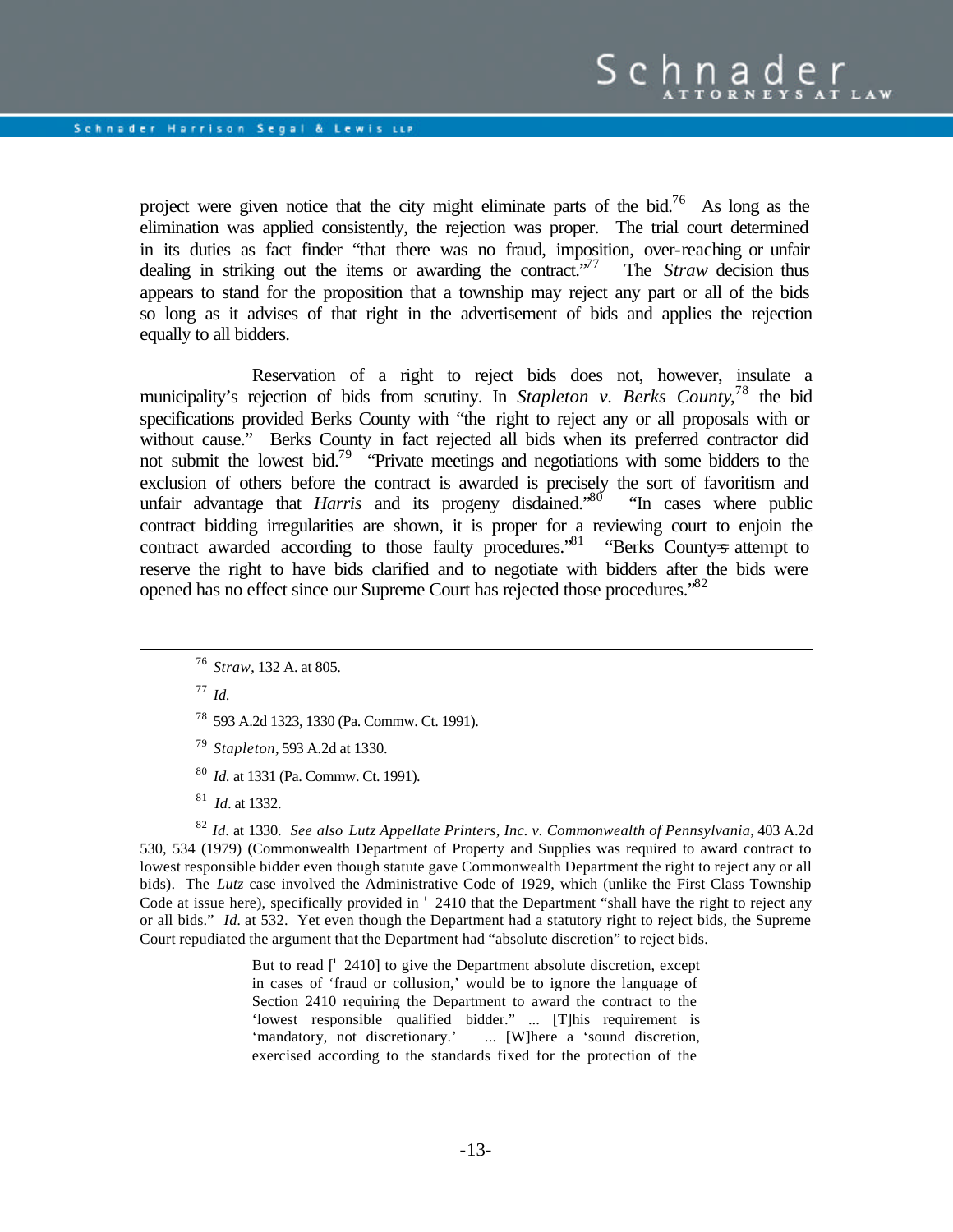## *2. Waiver of Defects in Bids*

Although a township may have the right to reject bids, a related issue frequently arises as to whether a township may waive an irregularity in a bid submitted by the low bidder. In order to award a contract to the lowest bidder, that bidder must have complied with all material terms of the bid instructions. "Bid instructions set forth in an invitation to bid are mandatory and must be strictly followed for the bid to be valid."83 In reviewing a bid, the township does not have discretion to waive material defects in the bid.<sup>84</sup> "[D]etermining whether the requirements contained in the bid invitation were met is not a discretionary matter. These requirements are mandatory. [I]f the bid fails to comply with the instructions, the bid is invalid, even if the bidder wishes to cure the non-conformity after the bids are opened.<sup>85</sup>

The court may, however, waive non-material bid defects. In *Gaeta v. Ridley School District*,<sup>86</sup> the Supreme Court approved a contract award to a bidder whose bid failed to comply with a non-material requirement of the bid instructions. The school district required a bid (as opposed to performance) bond from a surety with a rating of "A-" or better.<sup>87</sup> The district awarded the contract to the low bidder, whose bid was approximately \$100,000 less than the next lowest bid, even though that bidder submitted a bid that included a bid bond from a surety with a "B" rating. $88$  Prior to awarding the

> public= is required of public officials who reject a low bid and award a public contract to a higher bidder, the same 'sound discretion' must be exercised here where the Department determines Section 523 of the Code renders a low, responsible bidder 'unqualified.'

*Id.* at 533 (citations omitted).

 $\overline{a}$ 

<sup>83</sup> *City of Philadelphia v. Canteen Co*., 581 A.2d 1009, 1013 (Pa. Commw. Ct. 1990); *Kimmel v. Lower Paxton Twp.*, 633 A.2d 1271, 1275 (Pa. Commw. Ct. 1993); Gaeta v. Ridley School Dist.*,* 788 A.2d 363 (Pa. 2002) ("this prerequisite of compliance with bid documentation assures equal footing among competing bidders in furtherance of core legislative objectives.").

<sup>84</sup> *Kimmel,* 633 A.2d at 1275; S*haeffer*, 754 A.2d at 723 (waiver by county of violation of bid requirements gave a competitive advantage, which amounted to favoritism).

<sup>85</sup> *Kimmel,* 633 A.2d at 1276. *See also Canteen Co.*, 581 A.2d at 1013 ("It is well settled that the specifications set forth in a bidding document are mandatory and must be strictly followed for the bid to be valid. Violation of bid instructions constitutes legally disqualifying error and a public agent may reject a bid for such error.") *Id.* (citations omitted).

<sup>88</sup> *Id.*

<sup>86</sup> 788 A.2d 363 (2002).

<sup>87</sup> *Gaeta*, 788 A.2d at 363.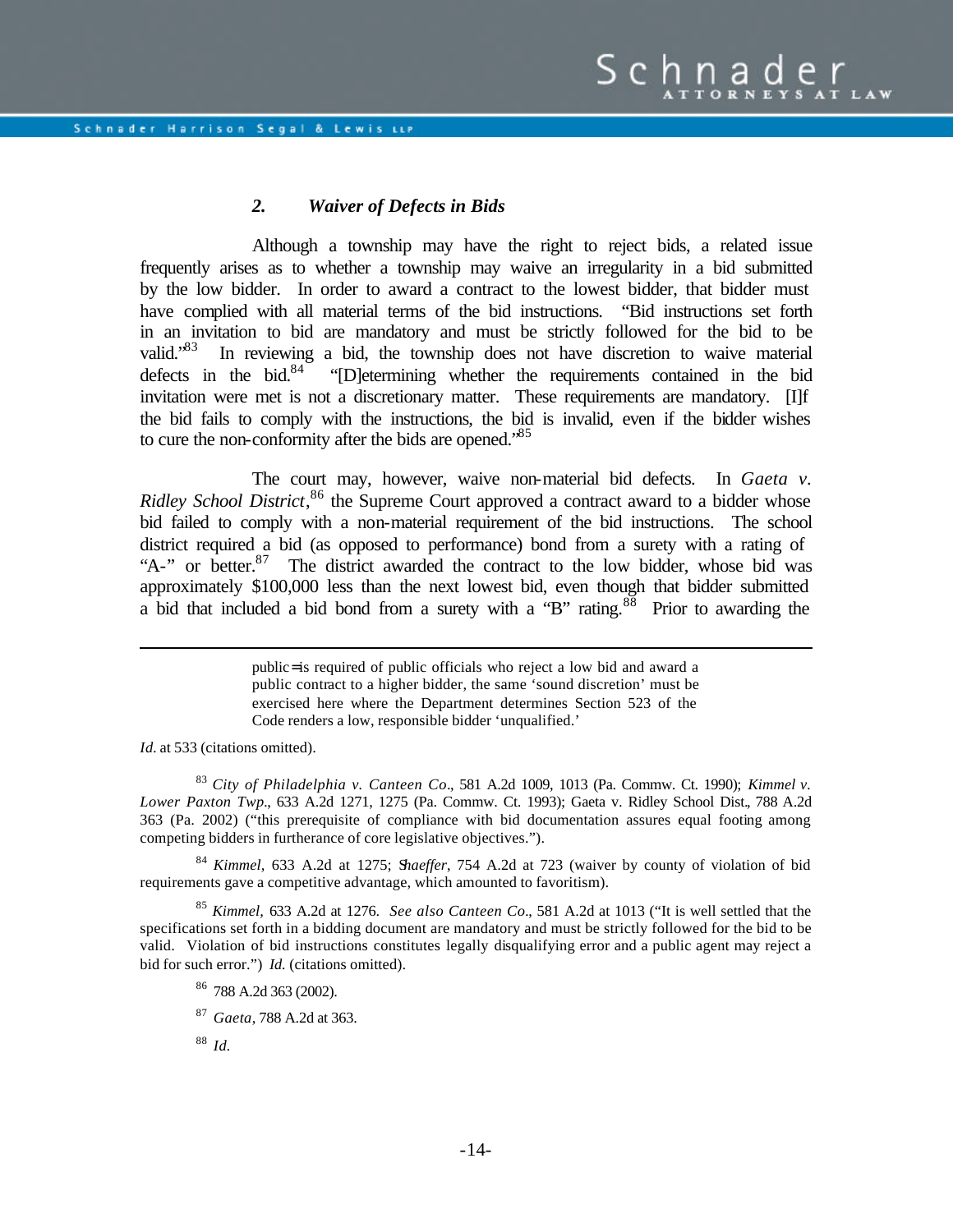contract, the district notified the bidder of the irregularity and requested a conforming bid bond, which was submitted the following day.<sup>89</sup> The contract award was challenged on the basis that the apparent low bidder did not comply with the bid specifications.<sup>90</sup> The bid instructions included a reservation of rights that permitted the district to waive any bid irregularities.<sup>91</sup> The Court held that the district had discretion to waive the bid bid irregularities.<sup>91</sup> The Court held that the district had discretion to waive the bid irregularity:<sup>92</sup> "[Clourts have not eliminated the discretionary aspect of executive "[C]ourts have not eliminated the discretionary aspect of executive decision making" from the bidding process.<sup>93</sup>

> Accordingly, the following two considerations are widely accepted as central in determining whether a non-compliant bid for public work may be accepted or cured: first, whether the effect of waiver would be to deprive the municipality of its assurance that the contract will be entered into, performed and guaranteed according to its specified requirements, and second, whether it is of such a nature that its waiver would adversely affect competitive bidding by placing a bidder in a position of advantage over other bidders or by otherwise undermining the necessary standard of competition.<sup>94</sup>

After identifying that standard for waiver, the Court "reiterate[d its] admonition that, in circumstances where legislative pronouncements particularize the manner in which government contracts are to be made, such requirements are not subject to waiver.<sup> $.95$ </sup> Because (1) no statute or ordinance required a quality rating for bid bonds, (2) the school district reserved the right to waive irregularities, (3) the irregularity was not material, and (4) the waiver did not give an unfair advantage to the successful bidder,

 $\overline{a}$ 

- <sup>92</sup> *Gaeta*, 788 A.2d at 364.
- <sup>93</sup> *Id.* at 367-68.

<sup>94</sup> *Id.* at 367-68 (*quoting*, *inter alia*, MCQUILLIN, *supra* note 3, ' 29.65). *Cf. Midasco, Inc. v. Pennsylvania Turnpike Comm=n*, 2002 Pa. Commw. LEXIS 982 (Dec. 11, 2002) (affirming rejection of all bids where bids significantly exceeded estimated cost of project).

<sup>95</sup> *Gaeta, 788* A2d at 368.

<sup>89</sup> *Id.*

<sup>90</sup> *Id.*

<sup>91</sup> *Id.* at 363-64.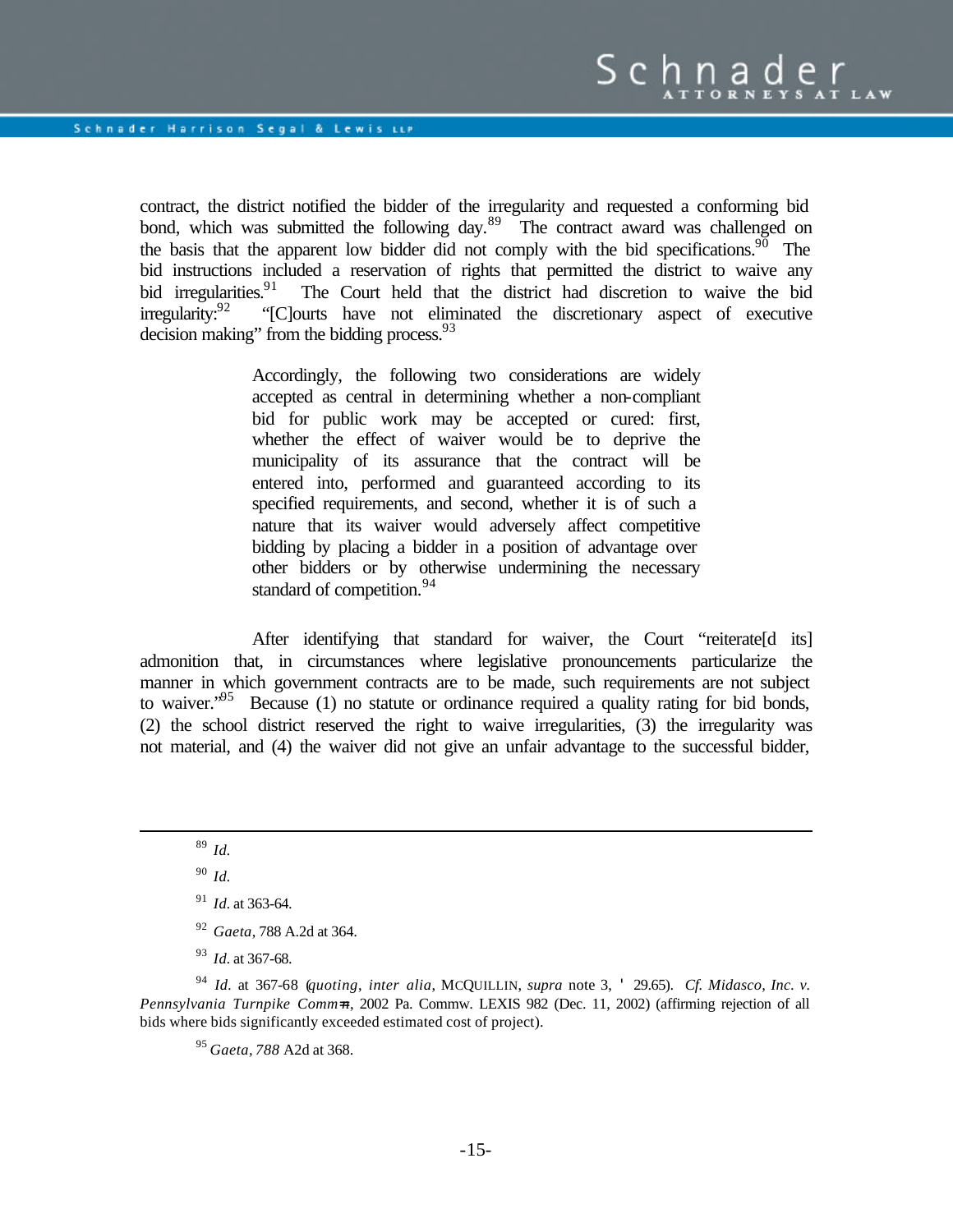the Court held that the school district properly exercised its discretion in waiving the bidding irregularity and awarding the contract to the lowest bidder.<sup>96</sup>

#### *3. Withdrawal of Bid by Bidder*

Whereas a municipality may reject bids, a bidder may not withdraw its bid unless expressly permitted to do so by the bid specifications or a statute.  $97$ 

> "The submission of a bid for public work in response to an invitation constitutes an offer. A good and binding contract is formed when the public body, acting by responsible officers, accepts a written bid. A public contract has its inception in the award as distinguished from the formal signing of the contract, and is binding from that time on. It is the contractor, not the governmental unit, which acts at its peril in submitting bids and entering into a contract. As a general rule, one who files a bid pursuant to a competitive bidding statute has no right to withdraw the bid, the reason being that the benefits accruing to one submitting a bid under the public bidding statutes are a sufficient consideration to render a bid submitted irrevocable.<sup>"98</sup>

Under the "firm bid rule", the irrevocability of bids applies even if the bidder makes a clerical mistake in its bid.<sup>99</sup> A contractor discovering an error after bid

<sup>&</sup>lt;sup>96</sup> *Id.* at 368-69. The Court distinguished the bid bond "from those [circumstances] involving price discrepancies, failure to bid on all necessary terms, the omission of cost or performance items, and defects related to a performance bond, concerning which liability is generally of far greater magnitude." *Id.* at 369 (*citing* MCQUILLIN, *supra* note 3, ' 29.65). *Cf*. *Balsbaugh v. Commonwealth Dept. of General Servs*., 2003 Pa. Commw. LEXIS 1, at \*13 (Jan. 2, 2003) (failure to sign bid was material and could not be waived) (applying *Gaeta*); *Cardiac Science, Inc. v. Department of General Servs*., 808 A.2d 1029 (Pa. Commw. Ct. 2002) (affirming decision to reject bid as non-conforming based on delivery term, which was material) (applying *Gaeta*).

<sup>97</sup> *Muncy Area School Dist. v. Gardner*, 497 A.2d 683, 687 (Pa. Commw. Ct. 1985) ("a statute may permit a bidder who makes an honest and good faith mistake of calculation in estimating his bid to withdraw his bid"); *Travelers Indemn. Co. v. Susquehanna County Commissioners*, 331 A.2d 918, 919 (Pa. Commw. Ct. 1975) (bid specifications permitted withdrawal); *Modany v. State Public School Bldg. Auth.*, 208 A.2d 276, 178 (Pa. 1965) (same).

<sup>98</sup> *Muncy*, 497 A.2d at 686-87.

<sup>99</sup> *Travelers*, 331 A.2d at 920.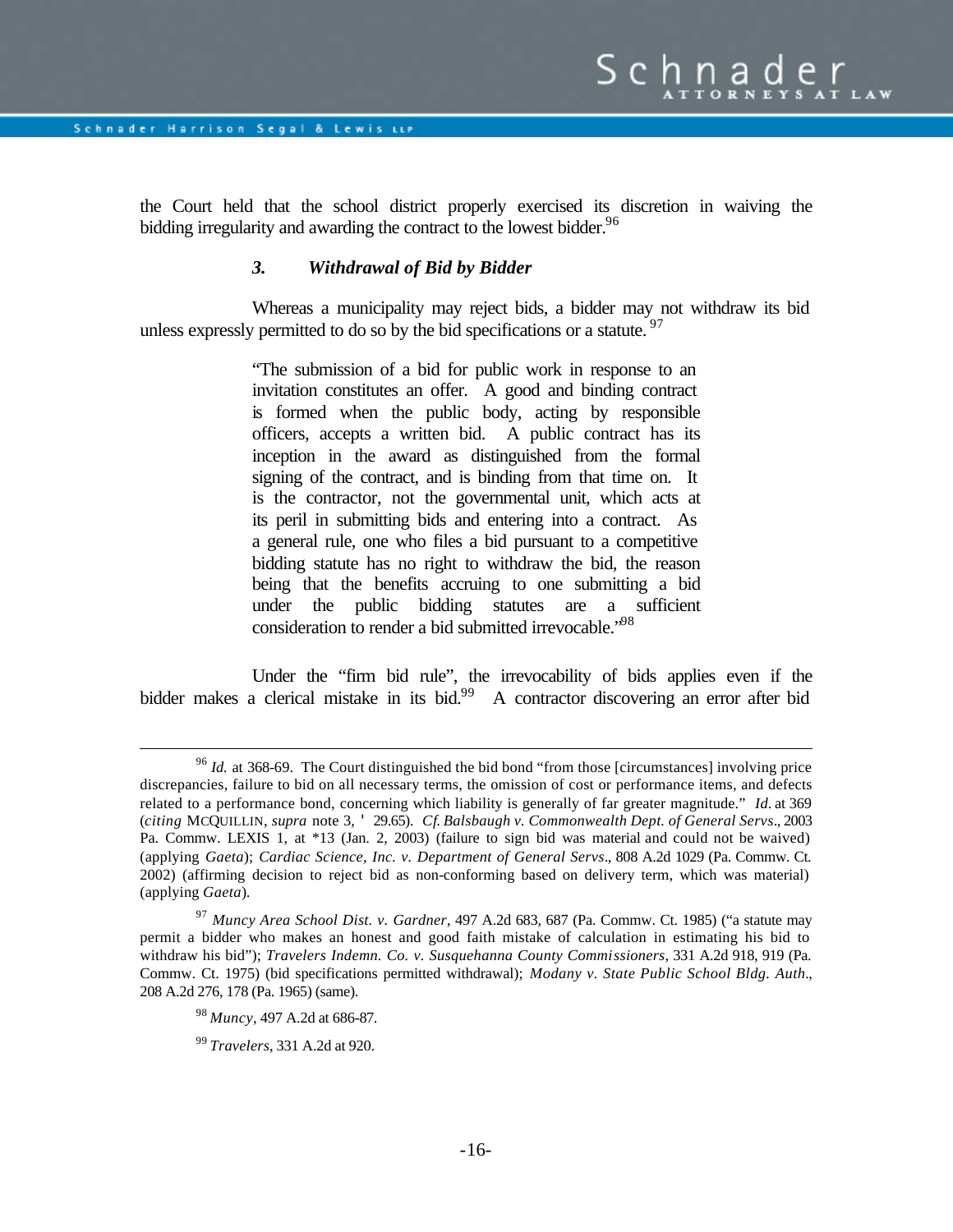opening may not withdraw his bid "without forfeiting his bid bond."<sup>100</sup> Assuming no right to withdraw, the bidder loses its bid bond if it in fact withdraws its bid or refuses to execute the contract documents.<sup>101</sup> A bidder, therefore, must take extreme care in ensuring the accuracy of its bid.

A bidder may withdraw its bid when a statute or the bid specifications permit it to do so.<sup>102</sup> For example, a bidder on a public construction project or "for the provisions of services to or lease of real or personal property" may withdraw a bid within two days after bid opening under certain limited circumstances. <sup>103</sup> It should be emphasized that § 1602 does not apply to all municipal contracts and that many bid specifications do not confer a right to withdraw bids. Without carefully reviewing § 1602 and the bid specifications, a bidder should not assume that it has the right to withdraw its bid.

#### *B. Responsible Bidder*

As to a "responsible bidder," discretion exists with the municipality to make the determination regarding the "responsibility" of the bidder.<sup>104</sup>

> There is a discretion vested [in the municipal decisionmakers] to determine who are and who are not responsible bidders, Y the contract must be awarded, if at all, to the one of them whose bid is lowest, though there is but a slight difference in amount between him and another bidder whom the board would like to favor. The money to be expended is public money—a trust fund—and, in matters of this kind, the law recognizes no right in the

<sup>100</sup> *Id.*

<sup>101</sup> *Travelers*, 331 A.2d at 920.

<sup>102</sup> *Muncy*, 497 A.2d at 687 ("a statute may permit a bidder who makes an honest and good faith mistake of calculation in estimating his bid to withdraw his bid"); *Travelers*, 331 A.2d at 919 (bid specifications permitted withdrawal); *Modany v. State Public School Bldg. Auth.*, 208 A.2d 276, 178 (Pa. 1965) (same).

<sup>103</sup> 73 PA.CONS.STAT. § 1602.

<sup>104</sup> *A. Pickett Constr., Inc. v. Luzerne Co. Convention Center*, 738 A.2d 20, 24 (Pa. Commw. Ct. 1999) (emphasis added) (*quoting Wilson v. City of New Castle*, 152 A. 102, 104 (Pa. 1930)).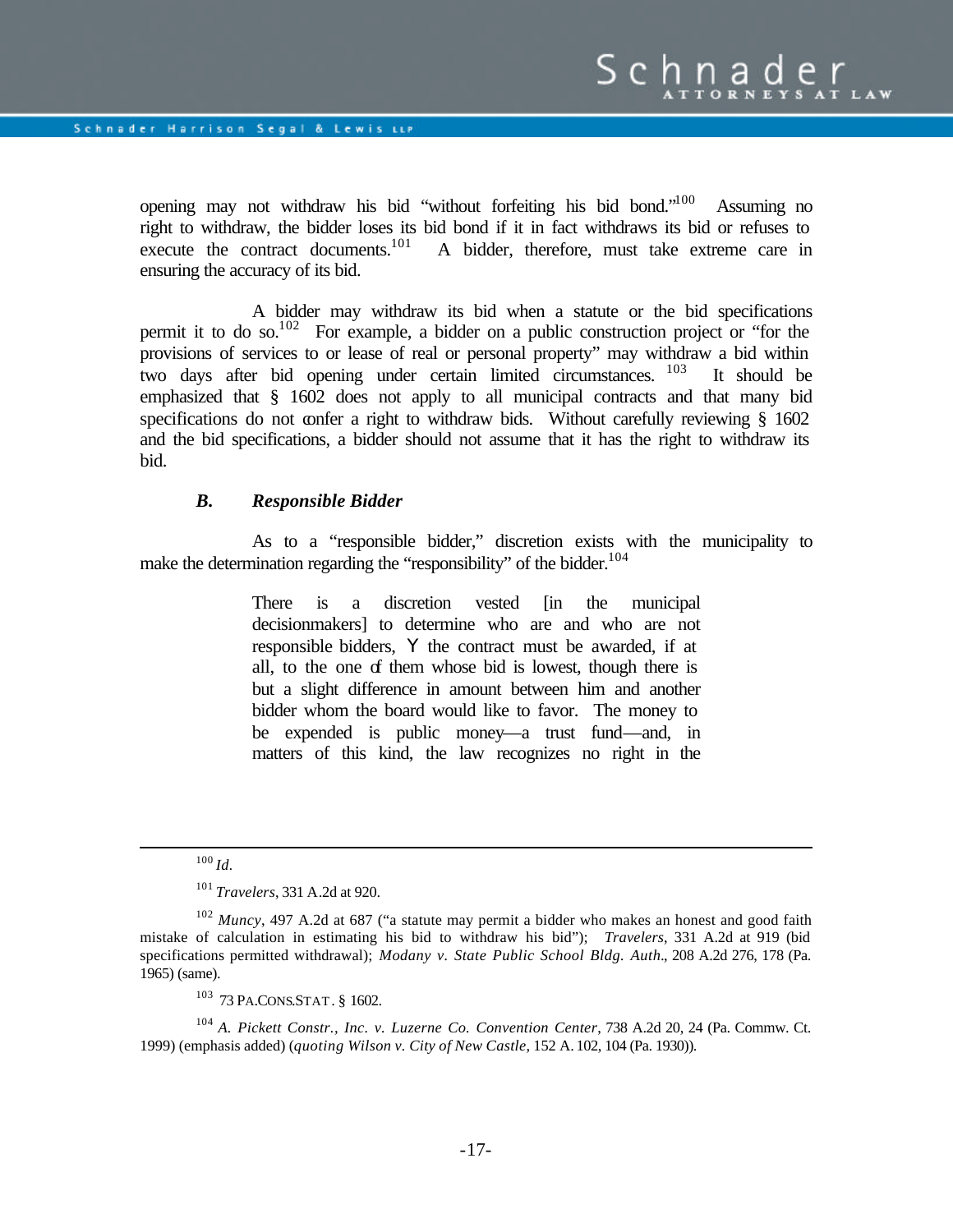directors to expend any of it, however small, except for work done by the 'lowest responsible bidder.'<sup>105</sup>

The municipality may consider a number of factors that extend beyond whether a particular contractor has the financial ability to perform a contract. A non-exclusive list of factors that may be considered in determining whether a bidder is "responsible" "includes financial responsibility, also integrity, efficiency, industry, experience, promptness, and ability to successfully carry out the particular undertaking, and that a bond will not supply the lack of these characteristics."<sup>106</sup>

In evaluating those factors, municipalities are presumed to have acted "in a legal way" in connection with exercising their discretion. "For the law in this Commonwealth is that public officers are clothed with the responsibility of originating and executing plans for the public good; the presumption is that their acts are on such considerations and their decisions reached in a legal way after an investigation."  $^{107}$  As a result, the party challenging the determination of responsibility has the burden of proving an abuse of discretion, and "it is a heavy burden."<sup>108</sup> The existence of that discretion is important because the Court-s review of a discretionary decision is carefully circumscribed:

> [C]ourts will not review the actions of governmental bodies or administrative tribunals involving acts of discretion, in the absence of bad faith, fraud, capricious action or abuse of power; they will not inquire into the wisdom of such actions or into the details of the manner adopted to carry them into execution. It is true that the mere possession of discretionary power by an administrative body does not make it wholly immune from judicial review, but the scope

<sup>105</sup> *Lutz Appellate Printers, Inc. v. Commonwealth of Pennsylvania*, 403 A.2d 530, 533 (Pa. 1979) (citations omitted).

<sup>106</sup> *Kratz v. Allentown*, 155 A. 116, 117 (Pa. 1931) (emphasis added); *Pearlman v. Pittsburgh*, 155 A. 118, 119 (Pa. 1931) ("the directors were not bound in law to give the contract to the lowest bidder, who might be irresponsible"). For example, a municipality may consider which bidder can perform the contract in the manner safest to the bidder's employees and the public. *See J.J.D. Urethane Co. v. Montgomery Co*., 694 A.2d 368, 370-71 (Pa. Commw. Ct. 1997).

<sup>107</sup> *A. Pickett Constr. , Inc.,* 738 A.2d at 24 (emphasis added) (*quoting Wilson v. City of New Castle*, 152 A. 102, 104 (Pa. 1930)).

 $108$  *Id.*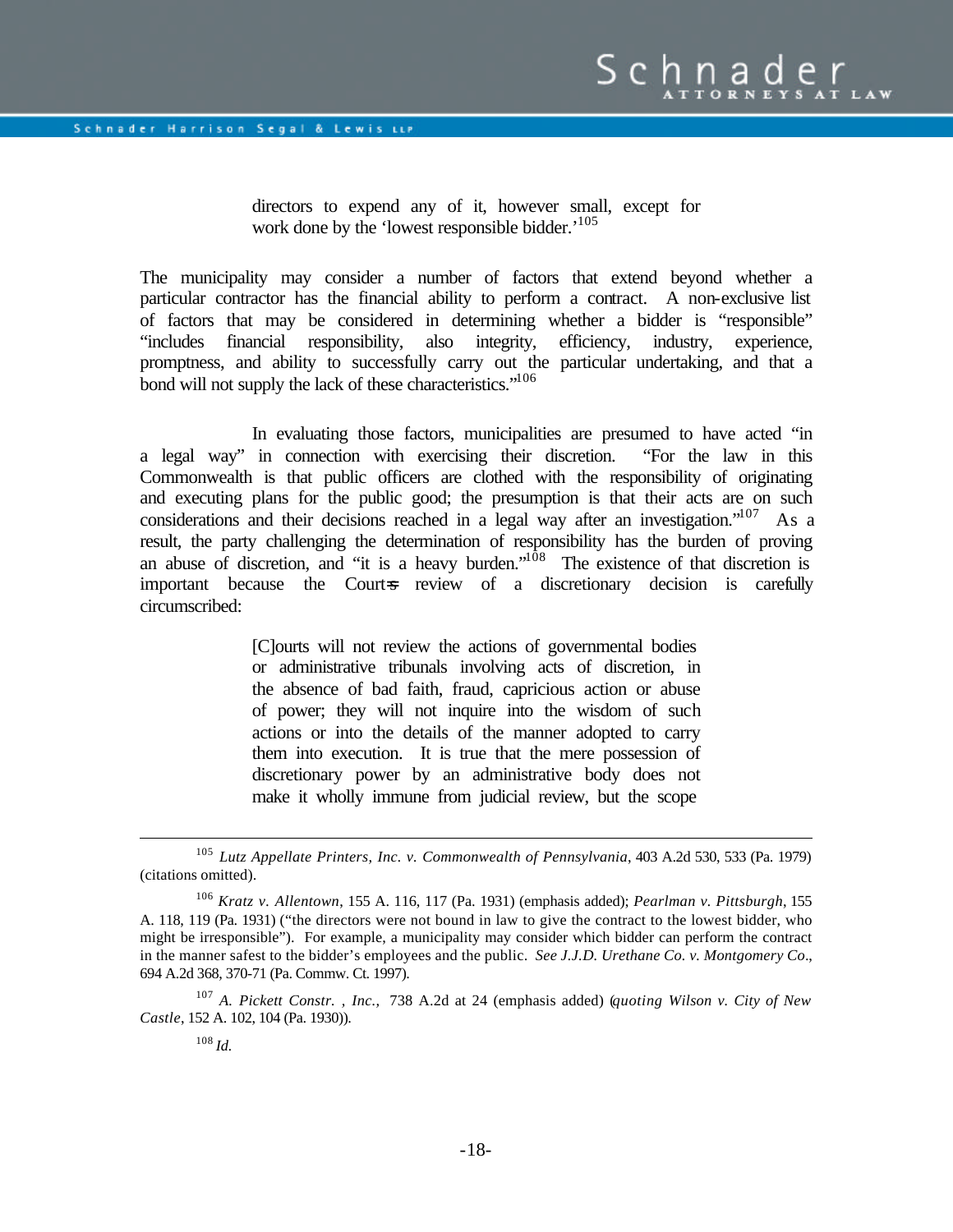of that review is limited to the determination of whether there has been a manifest and flagrant abuse of discretion or a purely arbitrary execution of the agency=s duties or functions. That a court might have a different opinion or judgment in regard to the action of the agency is not a sufficient ground for interference; judicial discretion may not be substituted for administrative discretion.<sup>109</sup>

Although township commissioners are presumed to act in a legal way, the municipality must have conducted a "full" and "careful investigation" that provides it with "knowledge of the real situation"<sup>110</sup> before determining that a bidder is not responsible. Notably, a township has discretion in determining what the investigation will entail. Courts "will not ... inquire into the details of the manner adopted to carry [acts of discretion] into execution."<sup>111</sup>

The Supreme Court has not defined the precise contours of the "investigation" that a municipality must perform to implement the discretionary act of determining whether a contractor is responsible. Nevertheless, it is clear that "knowledge of the real situation" is the touchstone for evaluating whether a municipality appropriately exercised its discretion.<sup>112</sup> To have "knowledge of the real situation," the Township=s decision must be based on facts rather than supposition, speculation, bias, or another improper basis, and the investigation necessarily will vary depending on whether

At the same time, it is held that to award the contract to a higher bidder capriciously without a full and careful investigation is an abuse of discretion which equity will restrain. Where a full investigation discloses a substantial reason which appeals to the sound discretion of the municipal authorities they may award a contract to one not in dollars the lowest bidder. The sound discretion, which is upheld, must be based upon a knowledge of the real situation gained by a careful investigation.

Id.

<sup>109</sup> *American Totalisator Co., Inc. v. Seligman*, 414 A.2d 1037, 1040-41 (Pa. 1980) (*quoting Blumenschein v. Pittsburgh Housing Auth.*, 109 A.2d 331, 334-35 (Pa. 1954)); *Kimmel*, 633 A.2d at 1274 (same).

<sup>110</sup> *Kratz v. Allentown*, 155 A. 116, 117 (Pa. 1931).

<sup>111</sup> *American Totalisator*, 414 A.2d at 1040-41 (*quoting Blumenschein*, 109 A.2d at 334-35).

<sup>112</sup> *Kratz*, 155 A. at 117.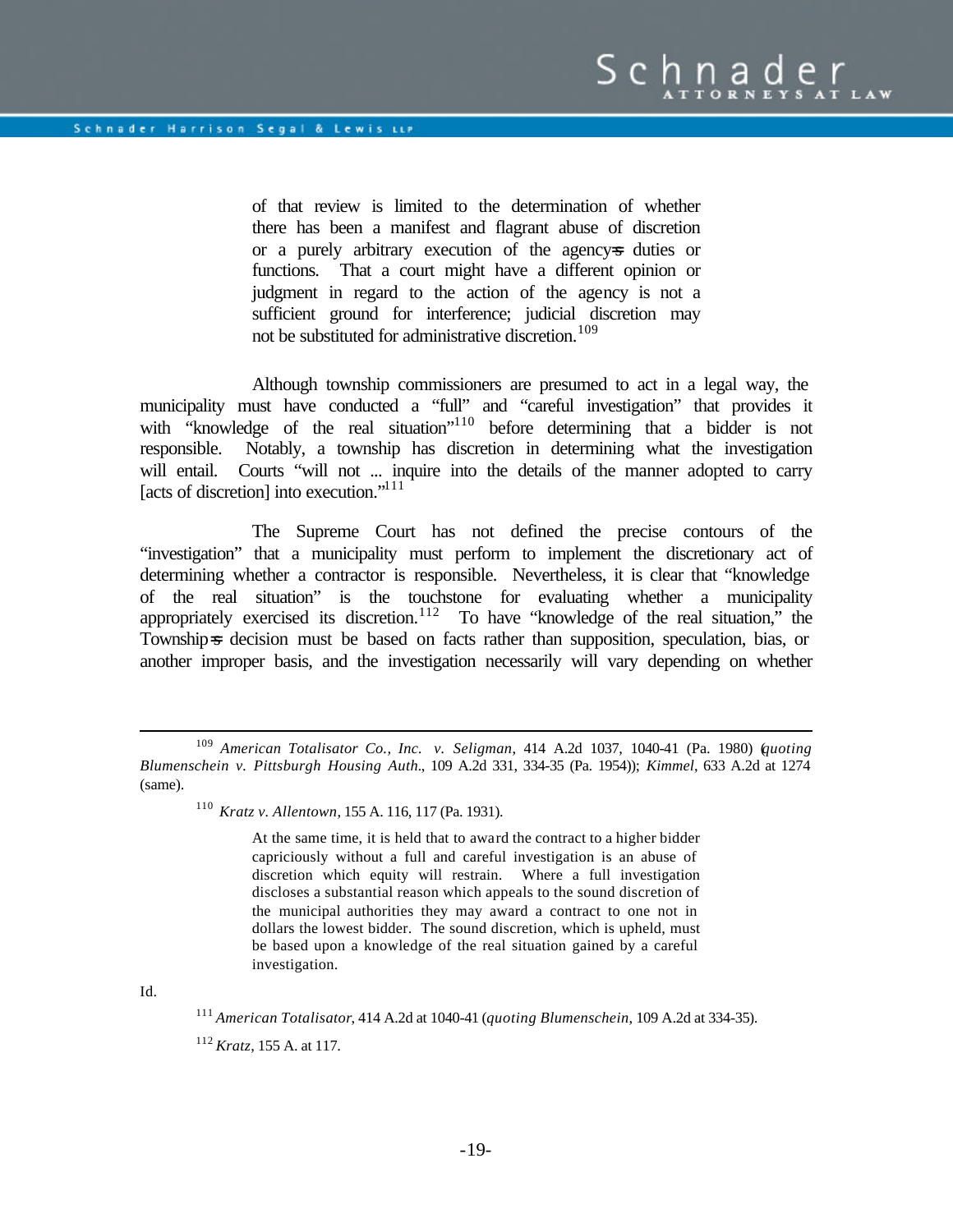the municipality has prior experience with the bidder that it can use to assess (among other factors) the bidderss "ability to successfully carry out the" contract.<sup>113</sup>

A court will require a more formal investigation if the township does not have prior experience with a bidder it deems not to be responsible. In *Berryhill v. Dugan*, <sup>114</sup> the court found that the municipality abused its discretion in awarding a contract to the incumbent refuse collector that submitted a higher bid. Although the Borough claimed that the lowest bidder— with whom it had never contracted—was not responsible, the Commonwealth Court observed that the lowest bidder had "a favorable Dunn & Bradstreet rating, a bonding capacity of [\$3 million], it owns its own landfill and has access to 40 different trucks, with" \$7 million in gross revenues, "which information was readily available upon inquiry."<sup>115</sup> And unlike the low bidder, the incumbent is bid did not conform to the bid specifications, the incumbent "was characterized by the Borough=s Manager as being in poor financial condition, and the condition of its equipment was in question.<sup>116</sup> The only apparent advantage the company possessed is that it had previously served as the trash hauler for the Borough  $\ldots$ <sup>117</sup> Accordingly, the court held that the Borough abused its discretion in determining that the low bidder was *not* responsible.<sup>118</sup>

Similarly, in *Summit Hill School Directors Removal*, <sup>119</sup> the Supreme Court held that directors of a school district were properly removed because they awarded a contract for the construction of a school building to a higher bidder without performing an appropriate investigation.

> What the law requires is the exercise of a sound discretion by the directors; they shall call to their assistance the means of information at hand to form an intelligent judgment. They should investigate the bidders to learn their financial

# <sup>113</sup> *Id.*

 $\overline{a}$ 

- <sup>114</sup> 491 A.2d 950 (Pa. Commw. Ct. 1985).
- <sup>115</sup> B*erryhill,* 491 A2d at 952.
- <sup>116</sup> *Id.*
- <sup>117</sup> *Id*. at 951.

<sup>118</sup> *Id* at 952. If a municipality has concerns about the responsibility of one or more anticipated bidders before issuing its bid specifications, a municipality may want to pre-qualify bidders as responsible so long as the same standard applies to all bidders. *See, e.g.*, *Harns v. Philadelphia*, 149 A.722, 734 (Pa. 1930); *Cocoran v. Philadelphia*, 70 A.2d 621, 623 (Pa. 1950).

<sup>119</sup> 137 A 143 (Pa. 1927).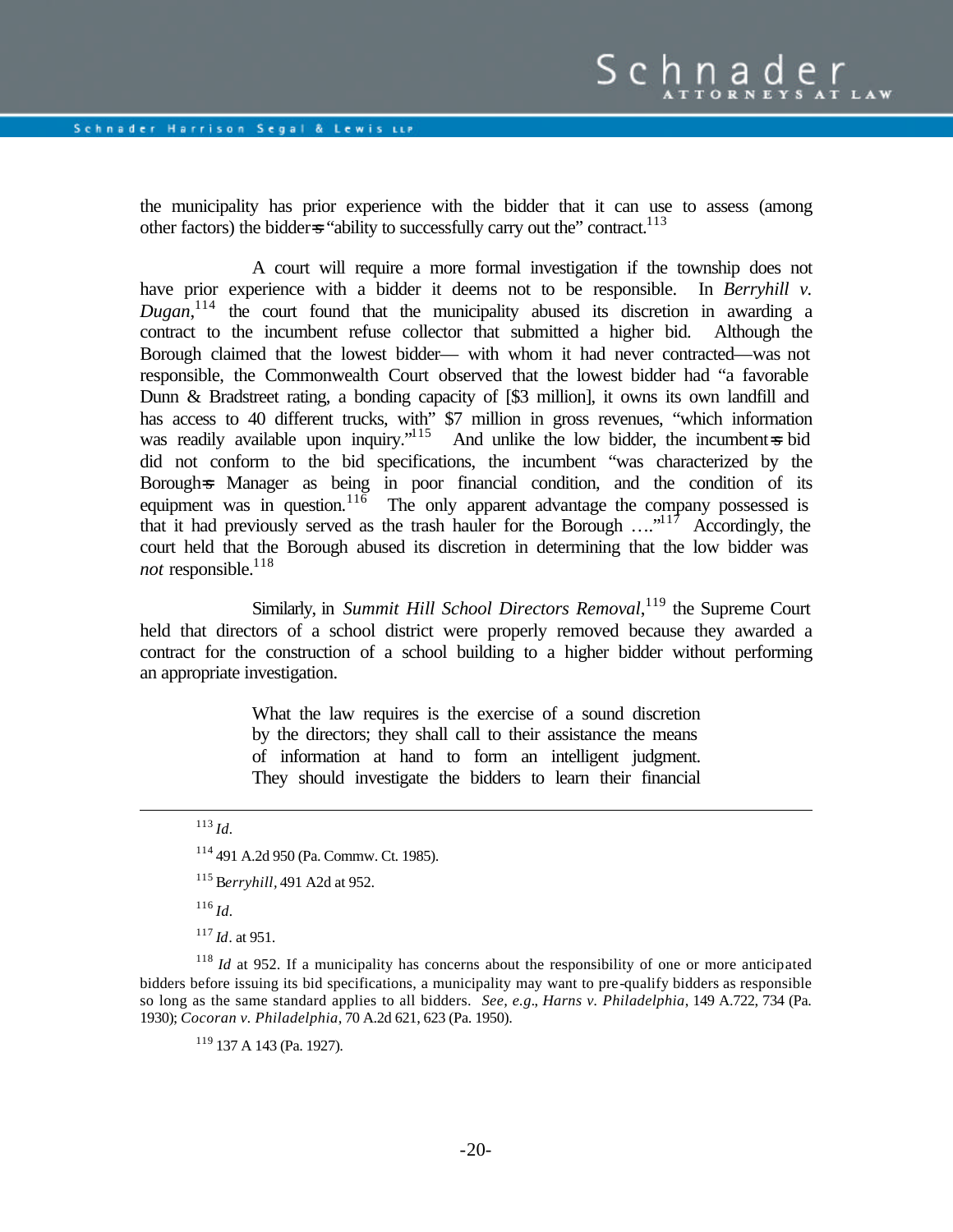standing, reputation, experience, resources, facilities, judgment and efficiency as builders. Not only was this not done here, but there is every indication that a majority of the directors, including appellants, awarded the contract pursuant to a predetermined plan to do so regardless of other bidders, and followed the award by resolutions relieving the favored contractor from fulfilling important stipulations set forth in the specifications.  $120$ 

In contrast, a township does not need to conduct a formal investigation when it has prior experience with a bidder. In *Kierski v. Township of Robinson*,<sup>121</sup> the Commonwealth Court affirmed the decision of the trial court that Robinson Township properly awarded a contract to the second lowest bidder due to the lowest bidder not being responsible. The Township competitively bid its contract for refuse collection and received three bids. In evaluating the bids, it determined that the lowest bidder—which was the incumbent refuse collector—was not responsible based on numerous problems experienced by the Township with the collector=s performance under the prior contract.<sup>122</sup> In challenging the Township=s award of the contract to the second lowest bidder who was responsible, the incumbent collector ("Vogel") argued that the Township failed "to conduct a full and careful investigation" into whether the collector was responsible.<sup>123</sup> The court rejected the claim, finding that the Township had "knowledge of the real situation" as a result of its own experience, which obviated the need for a formal investigation to commence after bids were received.<sup>124</sup>

> Here, several Township officials credibly testified about their own personal experiences with Vogels performance under the 2001 contract. Thus, the Township had "knowledge of the real situation" based on a year of receiving complaints and paying employees to pick up garbage, clean up hydraulic leaks and repair roads. Certainly, where a municipality has no personal experience with the ability of the lowest bidder to perform under a

 $\overline{a}$ 

<sup>124</sup> *Id.*

<sup>120</sup> *Id.* at 144

<sup>121</sup> 810 A.2d 196 (Pa. Commw. Ct. 2002). The author was counsel for Waste Management, the appellee in this case.

<sup>122</sup> *Kierski*, 810 A.2d at 197.

<sup>123</sup> *Id.* at 199.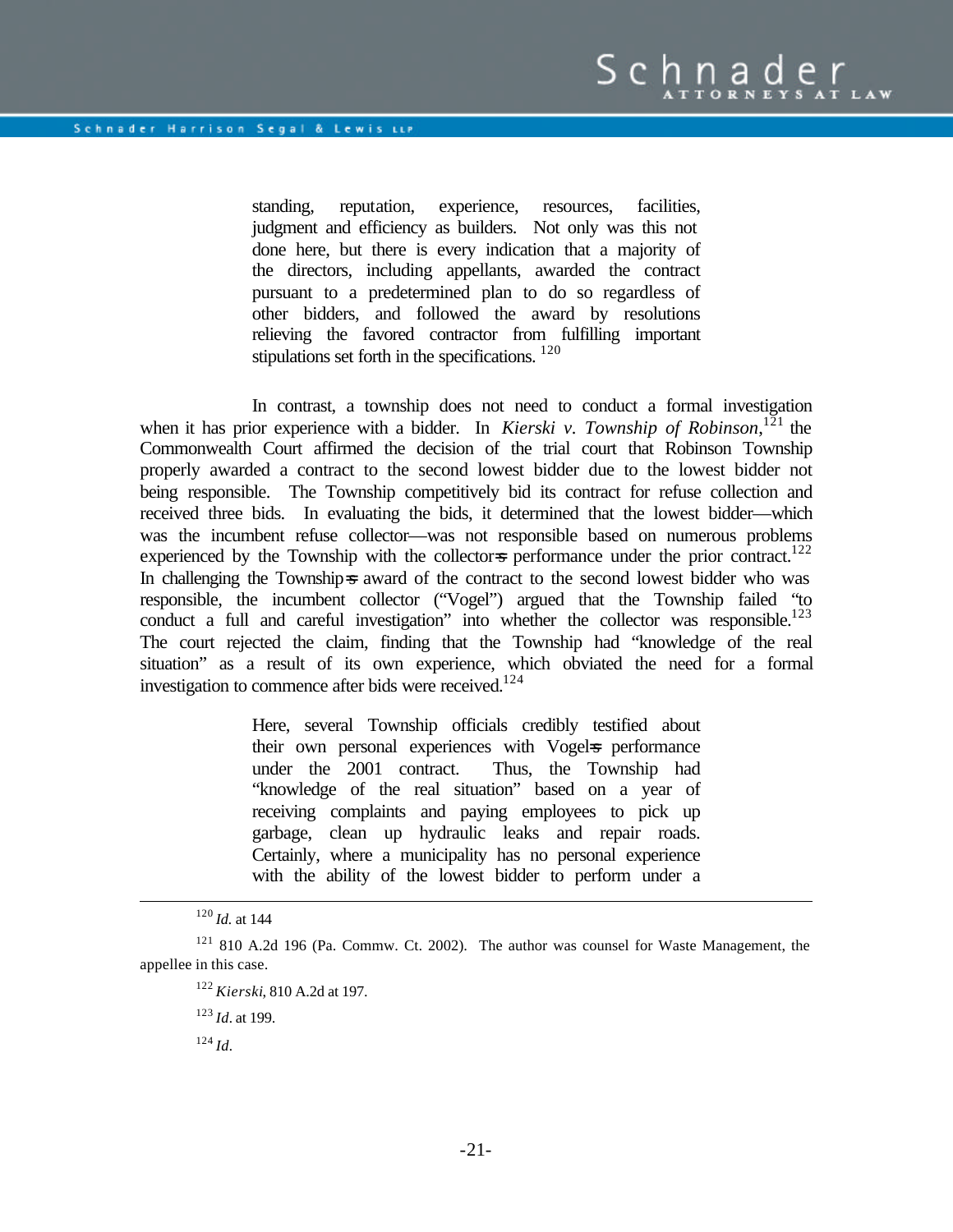particular contract, the municipality must conduct a full and complete investigation before awarding the contract to a higher bidder. In this case, however, no investigation could give the Township better knowledge of Vogels ability to perform under the Township=s refuse collection services contract than the knowledge gained from the Township=s personal experience with Vogel in  $2001$ <sup>125</sup>

Similarly, in *Cain v. Winter*,  $126$  the trial court evaluated the unsuccessful bidder=s deficient performance of a previous contract in denying a petition for a preliminary injunction that sought to enjoin the award of a new contract to one who was not the lowest bidder. In concluding that the Philadelphia Procurement Commissioner appropriately exercised discretion in concluding that the low bidder was not responsible, the court, among other things, found that Philadelphia=s "prior experience of printing work performed by [the disappointed bidder] for the City of Philadelphia with respect to a job requiring far less printing was not wholly satisfactory" and that the low bidder=s "plant and personnel were inadequate to fully perform the job."<sup>127</sup> In reaching his decision, the commissioner had received recommendations from personnel who visited the disappointed bidder=s plant that "on the basis of the conditions and capabilities observed, the award not be given to" that bidder.<sup>128</sup> As a result, the "Procurement Commissioner=s rejection of the 'prima facie' lowest bidder was founded on a full and honest investigation and cannot be repudiated as an arbitrary or capricious abuse of discretion."<sup>129</sup> Moreover, as to the successful bidder, the commissioner "was satisfied Moreover, as to the successful bidder, the commissioner "was satisfied with [its] past performance ... in printing election materials, its financial position as reflected by Dun & Bradstreet and had no reason to believe the company incapable of satisfactory performance of this contract."<sup>130</sup>

- <sup>126</sup> 72 Pa D. & C.2d 64 (Phila. Co. 1975).
- <sup>127</sup> *Cain*, 72 Pa. D. & C. 2d at 80.
- <sup>128</sup> *Id*. at 86.

- <sup>129</sup> *Id*. at 81.
- <sup>130</sup> *Id*. at 90.

<sup>125</sup> *Id* at 199. *See also Adler v. Township of Bristol*, 475 A.2d 1361, 1362-63 (Pa. Commw. Ct. 1984), in which the Commonwealth Court affirmed the denial of an injunction to a waste hauler who was the lowest bidder. Bristol Township had agreements with both haulers who submitted bids and awarded the contract to the second lowest bidder as a result of, among other things, questions concerning the low bidder's responsibility based on its having sued Bristol in connection with an earlier contract and employing officers with criminal convictions.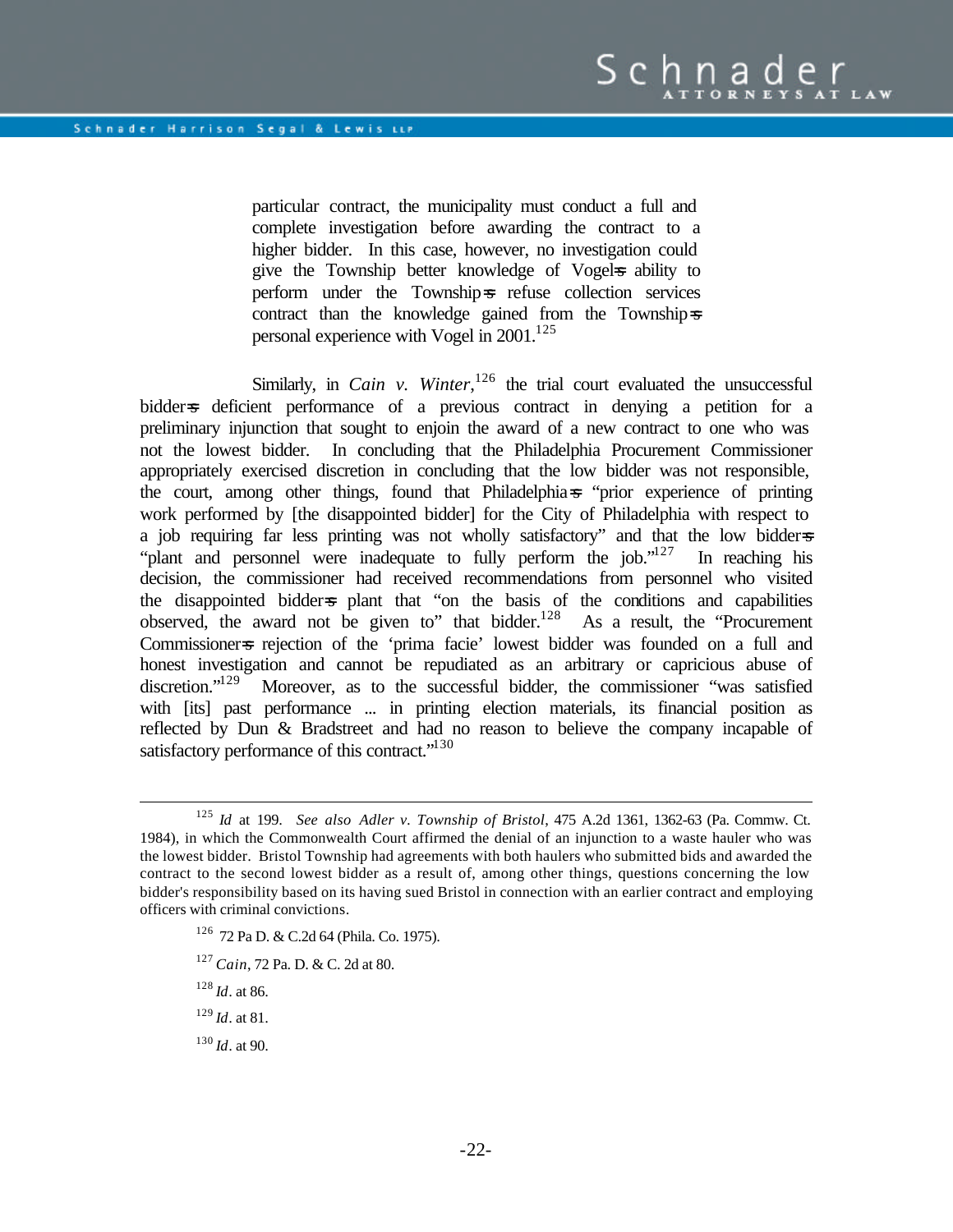$\overline{a}$ 

#### **IV. INJUNCTIVE RELIEF**

Any contract entered in violation of the Code is "void."<sup>131</sup> Consequently, injunctive relief is available to prevent an award of a municipal contract to one not the lowest responsible bidder. To obtain such relief, the party challenging the award must have standing to do so and must meet the standard for obtaining the extraordinary relief of an injunction.

#### *A. Standing to Challenge Award of the Contract*

Although a municipality must award a contract to the lowest responsible bidder, only a taxpayer of the municipality awarding the contract has standing to challenge a contract award.<sup>132</sup> A disappointed bidder, in contrast, has "no claim of entitlement to a public contract based on the requirement that the contract be awarded to the lowest responsible bidder, since in Pennsylvania, that requirement is solely for the protection of the taxpayers."<sup>133</sup>

> In Pennsylvania, a disappointed bidder has sustained no injury which entitles him to redress in court, even if the public official who refuses to award him the contract has a statutory obligation to award it to the lowest bidder. Although those statutory provisions requiring competitive bidding give the public in a taxpayer is suit the right to demand that the lowest responsible bidder be awarded the

<sup>133</sup> *J.P. Mascaro & Sons, Inc. v. Township of Bristol*, 497 F. Supp. 625, 627 (E.D. Pa. 1980).

<sup>131</sup> 53 PA STAT ANN. ' 56802(b); s*ee also Foresman v. Gregg Township*, 147 A. 64, 65 (Pa. 1929) (township contracts "in violation of a statute are void.").

<sup>132</sup> *See, eg.*, *Ezy Parks v. Larson*, 454 A.2d 928, 934 (Pa. 1982); *American Totalisator Co. v. Seligman*, 414 A.2d 1037, 1040 (Pa. 1980); *Price v. Philadelphia Parking Auth*., 221 A.2d 138, 143 (Pa. 1966) ("taxpayer may challenge the 'wrongful expenditures of tax monies and the wasting of assets.'") (*quoting Loewen v. Shapiro*, 133 A.2d 525, 527 (Pa. 1957); *James T. O=Hara, Inc. v. Borough of Moosic*, 611 A.2d 1332, 1334 (Pa. Commw. Ct. 1992) (AAlthough *Mascaro* recognized that bidders who are also taxpayers may challenge public contract awards, we did not extend this right to a Pennsylvania taxpayer who paid no taxes in the county which awarded the contract.<sup>@</sup>). It is not enough that the plaintiff is a taxpayer of the Commonwealth of Pennsylvania. *Nunemacher v. Borough of Middletown*, 759 A.2d 57, 62 (Pa. Commw. Ct. 2000) (AOur precedents make clear that such general taxpayer standing does not exist, notwithstanding the extent of Commonwealth funds contributed towards the local project.@).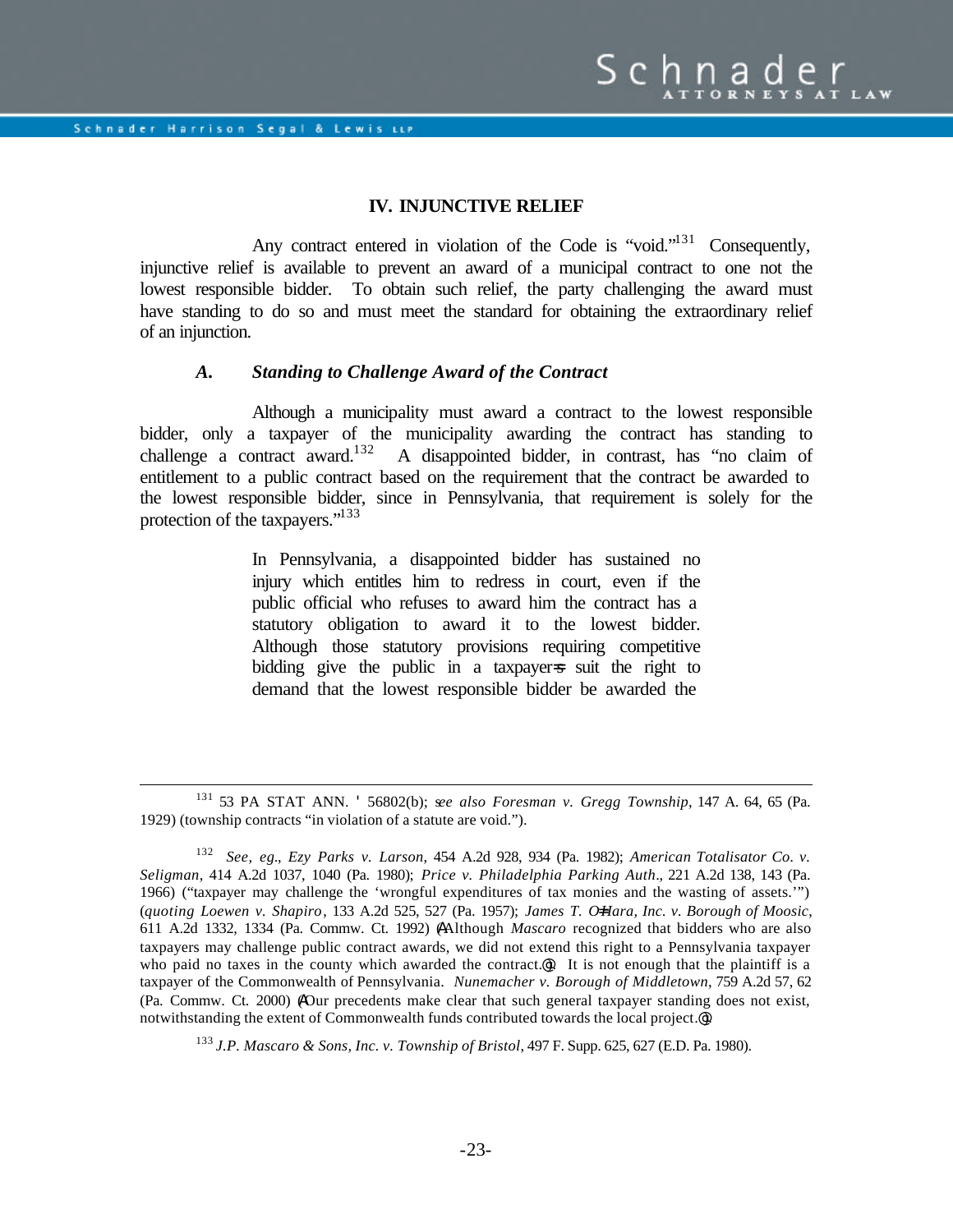$\overline{a}$ 

contract, such provisions do not vest a cause of action for breach of damage in the lowest bidder. $134$ 

One alternative for a disappointed bidder is to review its roster of employees to determine whether any is a resident of the municipality bidding the contract. If so, the employee may challenge the award, even if the employer funds the cost of the litigation. The employee-s affiliation with the disappointed bidder does not in any way preclude the employee from having standing as a taxpayer to challenge the award.<sup>135</sup> Indeed, a disappointed bidder has standing to challenge a contract award if the bidder is a taxpayer of the municipality awarding the contract.<sup>136</sup>

A party may waive standing as a defense, in which case the disappointed bidder may participate in the lawsuit even if it is not a taxpayer of the municipality.<sup>137</sup> Counsel should consider whether there are any tactical advantages to having the disappointed bidder be a party to the action. Possible advantages might include easier discovery and the opportunity to assert that the bidder made binding admissions during discovery that may not be available if the bidder were a non-party.

## *B. The Standard for Injunctive Relief*

Assuming there is standing to challenge the award, the taxpayer-plaintiff must satisfy five criteria to obtain injunctive relief:

> (1) Immediate and irreparable harm will occur in the absence of injunctive relief.

<sup>136</sup> *Mascaro*, 505 A.2d at 1074 n.3 (*citing Lasday v. Allegheny Co*., 453 A.2d 949 (Pa. 1982); *American Totalisator*, 414 A.2d 1037; *Ezy Parks*, 454 A.2d 928.

<sup>137</sup> *A. Pickett Constr., Inc. v. Luzerne County Convention Ctr. Auth*., 738 A.2d 20, 23 n.1 (Pa. Commw. Ct. 1999) (*citing* In re Estate of Schram, 696 A.2d 1206, 1209 n.4 (Pa.Cmwlth. 1997), *allocatur denied*, 705 A.2d 1313 (Pa. 1997)("a party may waive its opportunity to contest the standing of another party by not raising the issue in a timely manner.").

<sup>134</sup> *J.P. Mascaro & Sons, Inc. v. Township of Bristol*, 505 A.2d 1071, 1073-74 (Pa. Commw. Ct. 1986) (waste hauler lacked standing to challenge contract award). Assuming the plaintiff is a taxpayer, which can be verified through the municipality-s records, litigants generally stipulate to standing such that the taxpayer need not testify at trial.

<sup>135</sup> *Pleasant Hills Constr. Co., Inc. v. Public Auditorium Auth. Of Pittsburgh and Allegheny Co.*, 782 A.2d 58, 76-77 (Pa. 2001) *rev'd on other grounds*, 784 A.2d 1277 (Pa. 2001).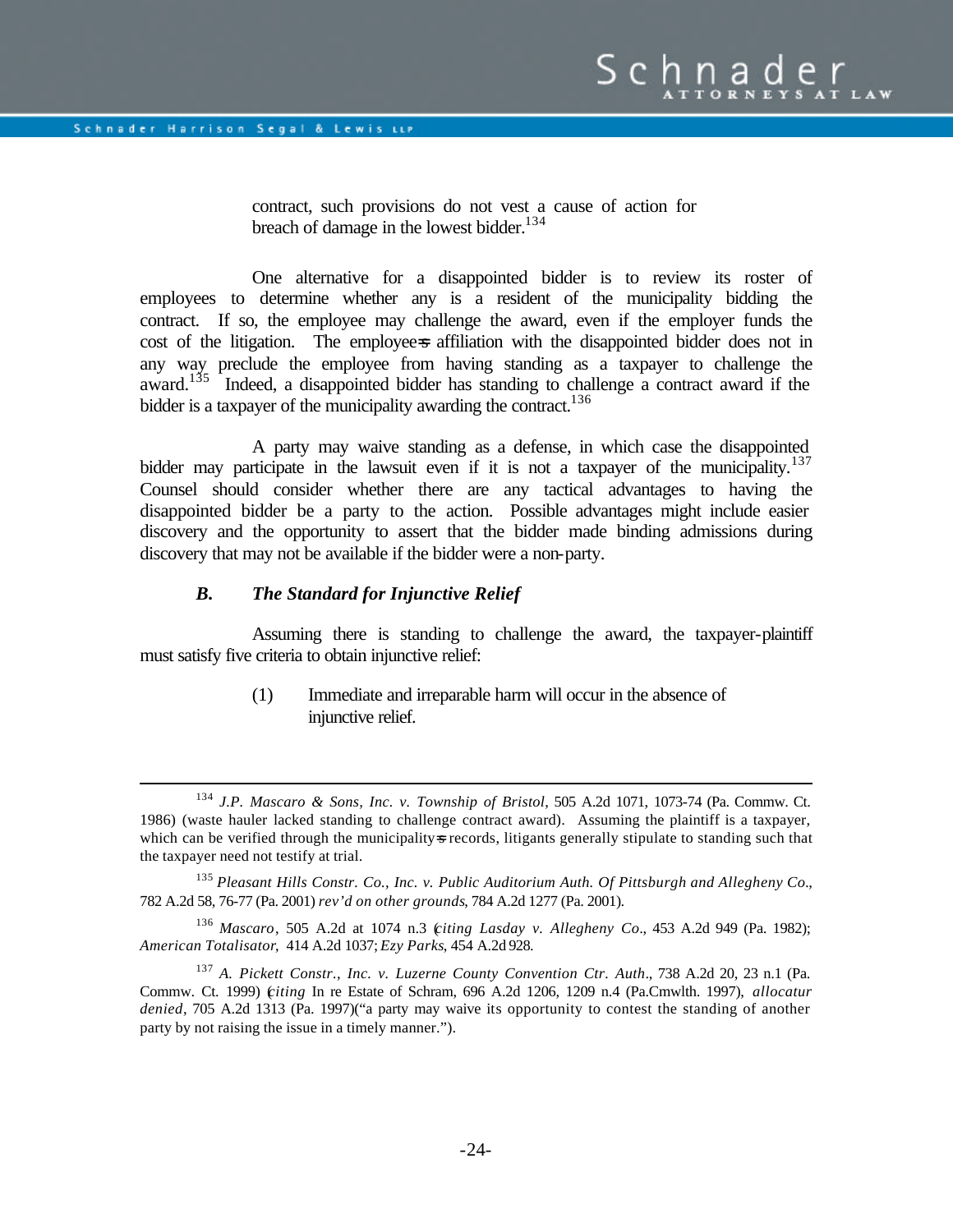- (2) Greater injury will result from a refusal of the injunction than from a grant of it.
- (3) Injunctive relief will restore the parties to their status as existing immediately prior to the alleged wrongful conduct.
- (4) Injunctive relief is appropriate to abate the Township=s conduct.
- (5) Plaintiffs have a clear right to relief.<sup>138</sup>

These requirements are addressed in order.

 $\overline{a}$ 

To demonstrate irreparable harm, a taxpayer need prove only that the contract was awarded in violation of a statute. "Statutory violations are sufficiently injurious to constitute irreparable harm, and a preliminary injunction may be upheld based upon the violation of competitive bidding requirements."<sup>139</sup> Township "supervisors are public officers of limited authority and their right to contract is statutory. Hence, contracts entered into by them in violation of a statute are void, and a contract in violation of the statute cannot be enforced although not expressly made void." <sup>140</sup>

To demonstrate greater injury, a taxpayer must show that denial of an injunction will in effect sanction a municipality-s conduct because the contract would be permitted to become effective.  $\frac{141}{n}$  In contrast, a grant of injunctive relief would require a In contrast, a grant of injunctive relief would require a municipality to comply with its preexisting duties under the  $Code<sup>142</sup>$  Moreover, the grant

<sup>138</sup> *John G. Bryant, Co., Inc. v. Sling Testing and Repair, Inc*., 369 A.2d 1164, 1167 (Pa. 1977); *Beck Computing Servs. Inc. v. Anderson*, 524 A.2d 990, 991-92 (Pa. Super. 1987); *Shaeffer v. City of Lancaster*, 754 A.2d 719, 723 (Pa. Commw. Ct. 2000).

<sup>139</sup> *Shaeffer v. City of Lancaster*, 754 A.2d 719, 723 (Pa. Commw. Ct. 2000) (*citing Pennsylvania Public Utility Commission v. Israel*, 52 A.2d 317 (1947)); *Pleasant Hills Constr. Co., Inc.,* 782 A.2d 68, 79 ("violation of an express provision of a statute is per se irreparable harm for purposes of a preliminary injunction."). *See also Price v. Philadelphia Parking Auth.*, 221 A.2d 138, 147 (Pa. 1966) (agreement "entered into by private negotiation rather than by competitive bidding was unauthorized and void.").

<sup>140</sup> *Foresman v. Gregg Township*, 147 A. 64, 65 (Pa. 1929) (township contracts "in violation of a statute are void."). *See also* 53 PA. STAT. ANN. ' 56802(b)(3). The court in *Foresman* also observed that "[i]t may not be improper to emphasize the fact that he who deals with the officials of a quasi municipality is bound to take notice of its limited authority to contract." 147 A. at 67.

<sup>141</sup> *Shaeffer*, 754 A.2d at 723 (agreeing that denial of injunctive relief "would result in the sanctioning of an illegal award" of a contract).

<sup>142</sup> *See* 53 PA. STAT. ANN. § 56802 (dealing with a township's general duties) and § 56527 (dealing with township's ability to regulate ashes, garbage, rubbish and refuse removal).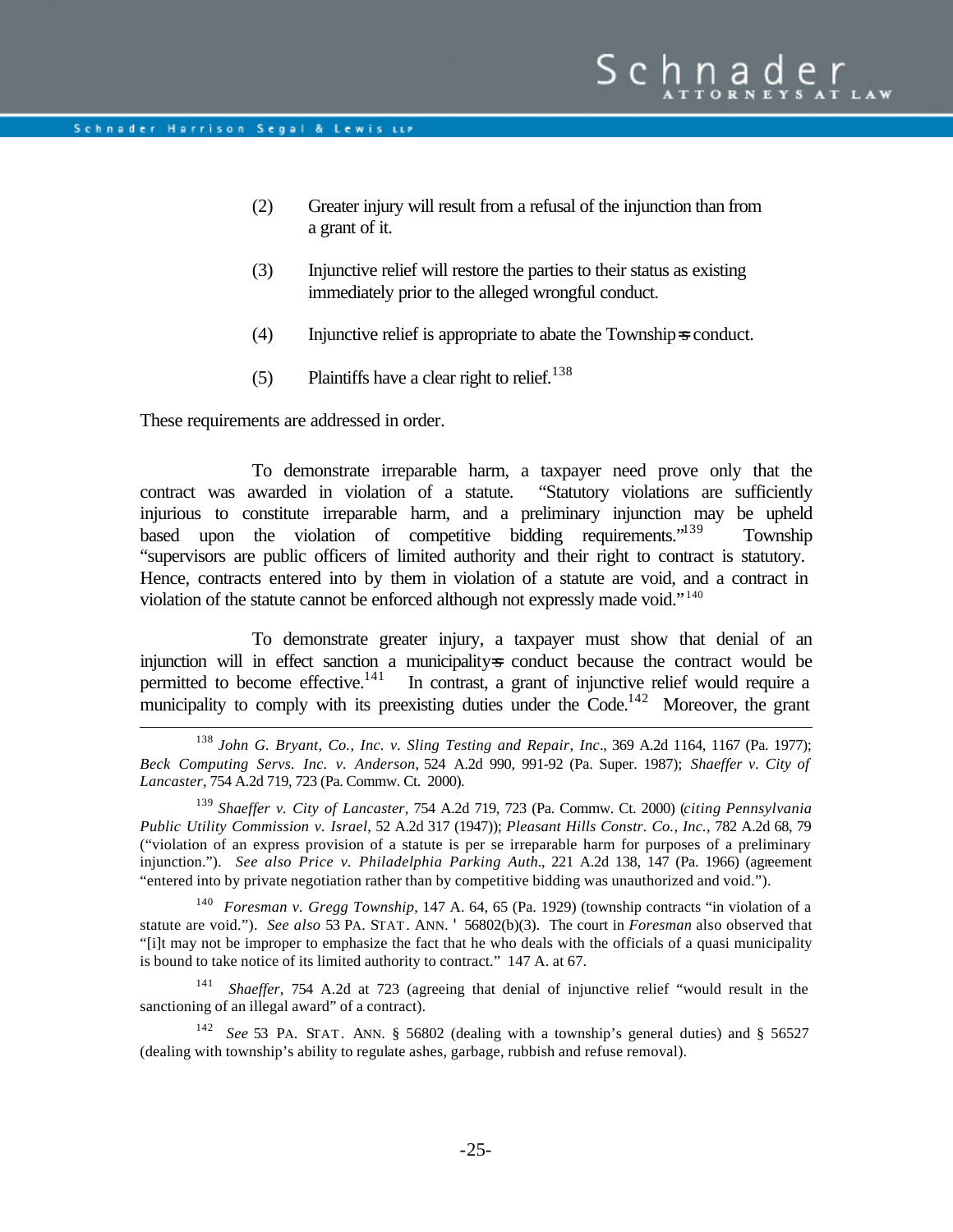of an injunction will promote the goal of insuring that the Township follows a fair bidding process for its contracts, which promotes taxpayers' confidence in government. "[F]airness lies at the heart of the bidding process, and all bidders must be confronted with the same requirements and be given the same fair opportunity to bid in free competition with each other." $143$  In contrast, a municipality may argue in its defense that injunctive relief would deny its residents necessary services provided under the challenged contract.

As to returning parties to the status quo, injunctive relief invalidating a contract would return the parties to their status before the municipality improperly awarded a contract to one not the lowest responsible bidder. The bids would be considered, and the contract awarded, on the basis of which contractor submitted the lowest responsible bid. However, if the contract challenge was not filed until after performance of the contract had commenced, a municipality may have a strong argument that any injunctive relief will change the status quo.

As to whether injunctive relief is appropriate to abate conduct, a contract award in violation of competitive bidding requirements is precisely the type of conduct that can be abated by an injunction. Under the Code, a contract made in violation of '  $56802(b)(1)$  is "void,"<sup>144</sup> so entry of an injunction to enjoin a void contract is not only appropriate but necessary.<sup>145</sup>

Finally, as to a clear right to relief, that element is met in connection with proof that a municipality awarded the contract to a bidder who was not the lowest responsible bidder. A "contract must be awarded to the lowest responsible bidder when a public authority elects to use the public bidding process."<sup>146</sup>

#### *C. Remedies Available If Injunctive Relief Is Successful*

If the court finds that the contract was not awarded to the lowest responsible bidder, the court has two alternatives that it can pursue in the exercise of its discretion. First, the court may order the contract to be re-bid, which is most likely to

<sup>143</sup> *Shaeffer*, 754 A.2d at 723.

<sup>144</sup> 53 PA. STAT. ANN. § 56802(b)(3) (2002).

<sup>145</sup> *Cf. Ezy Parks v. Larson*, 454 A.2d 928, 932 (Pa. 1982) ("When competitive bidding is used and the procedures followed emasculate the benefits of such bidding, judicial intervention is proper.") *Id*. (affirming injunction against award of contract based on ambiguity in bid specifications) *Id*.

<sup>146</sup> *Shaeffer*, 754 A.2d at 723; *Metropolitan Messenger Serv. v. Commonwealth*, 317 A.2d 346, 349-50 (Pa. Commw. Ct. 1974) (affirming award of contract to lowest responsible bidder).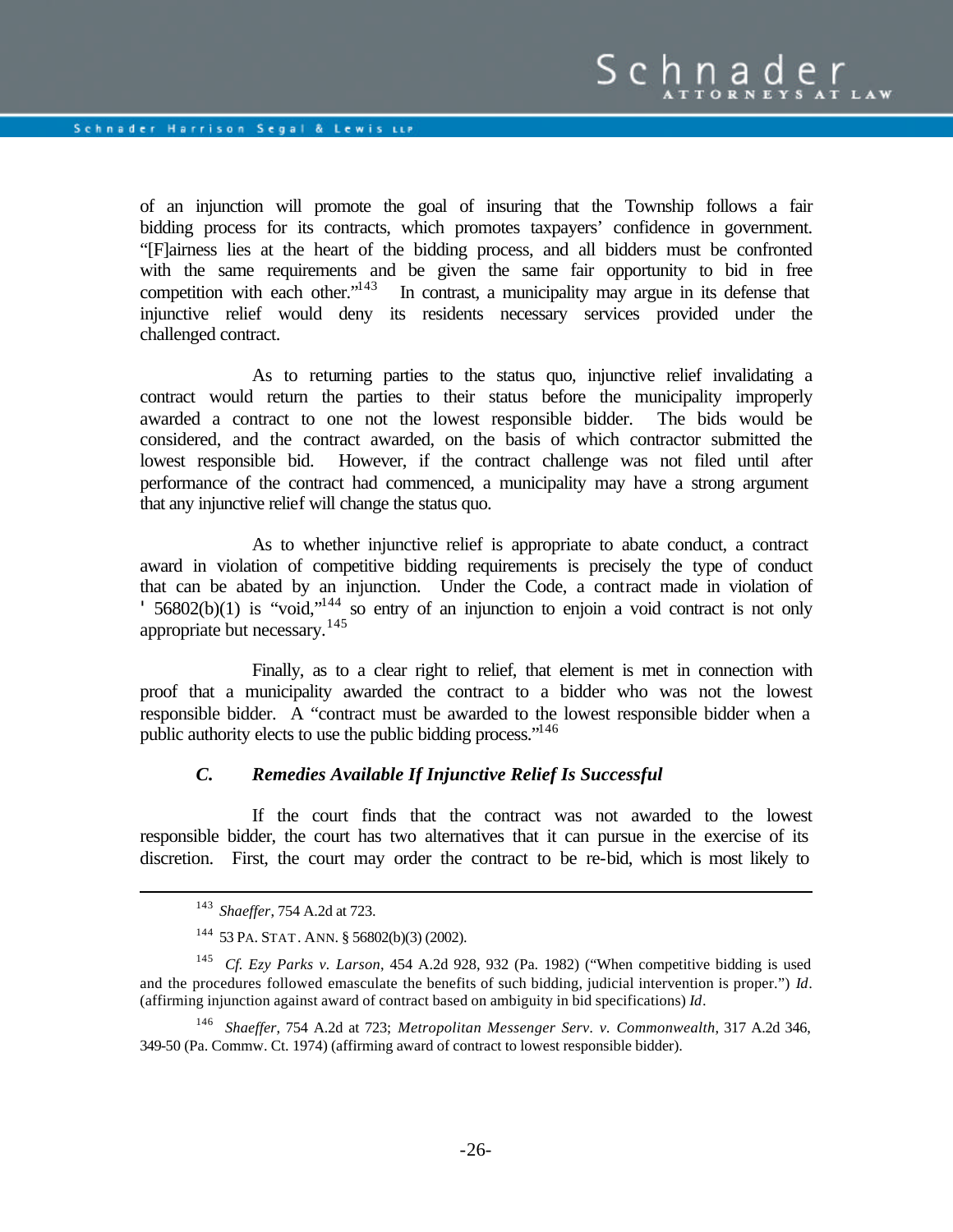occur (for example) when there was an ambiguity in the bid specifications or bids themselves or an error in the bidding procedures.<sup>147</sup> Second, the court may award the contract to the unsuccessful bidder, but only if the court finds that the bidder both submitted the lowest bid and was responsible. $148$ <sup>\*</sup>

If the injunctive action is successful, the prevailing party has an obligation to post a bond. "[T]rial courts determine bond amounts on a case-by-case basis; of course, the bond should be sufficient to cover damages that are reasonably foreseeable."<sup>149</sup> If the bond becomes inadequate, the municipality may petition the court for an increase in the amount of the bond.<sup>150</sup> However, because an individual taxpayer ordinarily challenges a contract award, the court may waive the requirement of a bond.<sup>151</sup>

## *D. Defenses Available to the Township and the Successful Bidder*

There are several defenses that a township should consider in defending against an injunctive action challenging a contract award. The available defenses will vary depending on the allegations in the complaint, and the township should consult with its solicitor or outside counsel to evaluate the claims and prepare the defense.

First, the township should determine whether the plaintiff has standing to sue. If the plaintiff is not a taxpayer of the township, then there is no standing to sue. The township thus should review its tax rolls to determine whether the plaintiff is a taxpayer. If the plaintiff is not a taxpayer, the township should file preliminary objections to the complaint to seek its dismissal.

Second, the plaintiff may have unreasonably delayed in seeking injunctive relief, in which case the township may assert the defense of laches.<sup>152</sup> "[F]or laches to apply, there must be a lack of due diligence in pursuing a cause of action and resulting

<sup>148</sup> *Id.* at 1042.

 $\overline{a}$ 

<sup>149</sup> *Pleasant Hills*, 782 A.2d at 81 (*citing Green County Solid Waste Auth., Greene County Citizens United v. Green County Solid Waste Auth*., 636 A.2d 1278 (Pa. Cmwlth. 1994).

<sup>150</sup> *Pleasant Hills,* 782 A.2d at 81 (*citing Dunlap v. Larkin*, 493 A.2d 750 (Pa. Super. 1985) and 5 GOODRICH-AMRAM '1531(b):10).

<sup>151</sup> *Stapleton v. Berks County*, 593 A.2d 1323, 1332 n.17 (Pa. Commw. G. 1991) (the court mentions the county's right to waive the bond requirement under the Official Note to PA.R.C.P. 1733).

<sup>152</sup> *See, e.g.*, *Secor v. West Mifflin Area School Dist*., 713 A.2d 1222, 1225 (Pa. Commw. Ct. 1998).

<sup>147</sup> *American Totalisator*, 414 A.2d at 1041.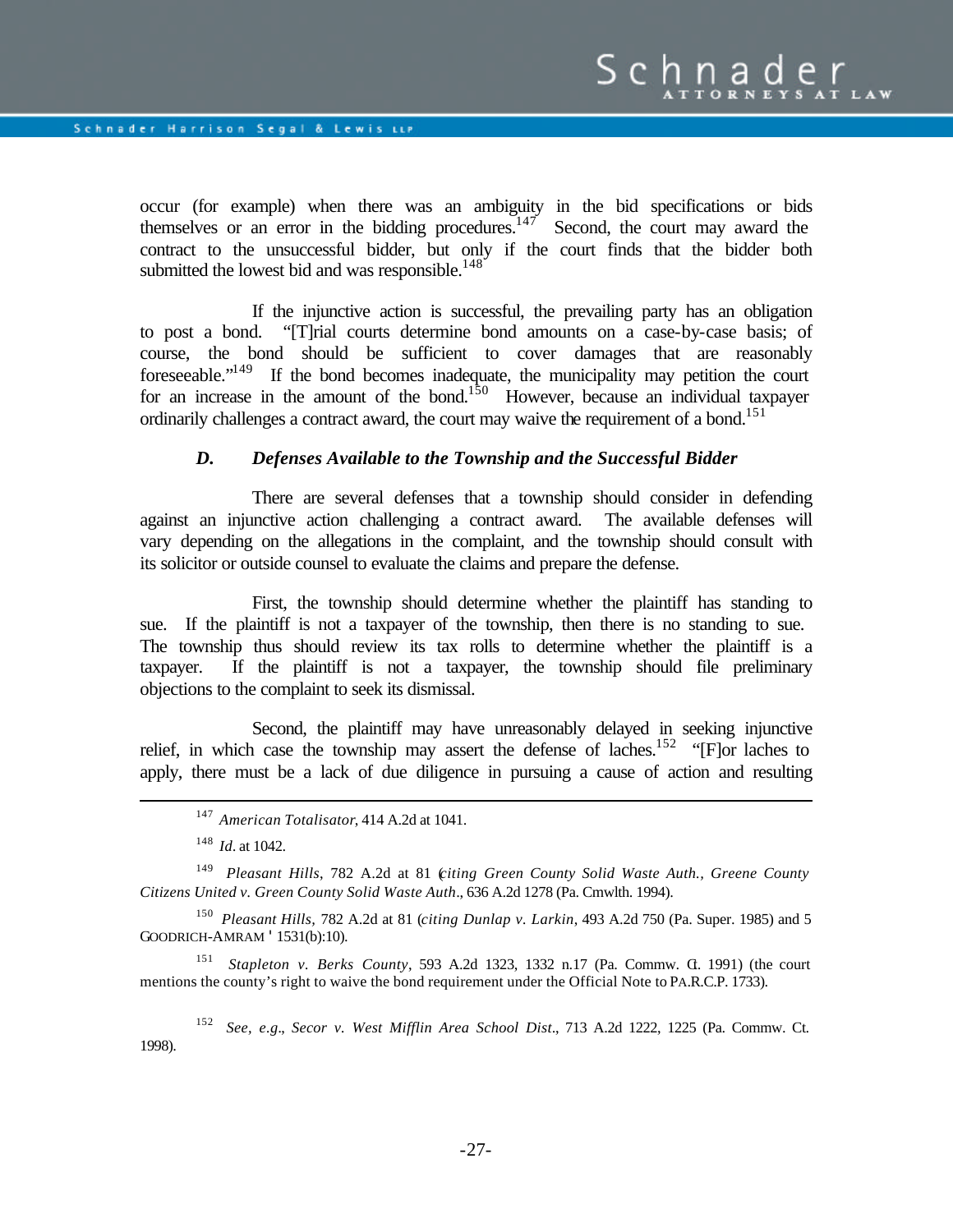prejudice to the other party."<sup>153</sup> Although "a one-month delay [from the date of learning of the contract award] in filing a complaint is not excessive,  $1^{54}$  the delay likely would be excessive and prejudicial to the township if the challenge is not filed until after the successful bidder has already begun performing the contract or the township has begun using the product purchased. In the absence of appropriate stipulated facts, the court must hold a hearing prior to sustaining a laches defense.<sup>1</sup>

Third, if the claim is that the township improperly found a bidder not to be responsible, the township should focus on the discretion it may exercise in determining a bidder is responsibility and then marshal the facts supporting its decision disqualifying a bidder as not responsible. The township should compile all documents relevant to the responsibility issue and identify those witnesses with first-hand knowledge of problems associated with the bidder, such as problems with the bidder=s performance of a prior contract with the township. Because of the likelihood of a contract challenge in this situation, the township should compile its proof before awarding the contract, which will corroborate its investigation and knowledge of the "real situation" and counter any contention that the township engaged in an after-the-fact justification for its decision.

Fourth, if the claim is that the township improperly rejected bids or waived irregularities, the township should defend based on any instructions in the bid specifications which state that it has the right to reject bids or waive irregularities. The township needs to confirm that it either treated all bidders equally in rejecting bids or that the waived irregularity involved a non-material item. Although this technically may be an estoppel-type defense (*i.e.*, the bidder is estopped from challenging the bid award because it chose to submit a bid in response to bid specifications that advised of the right to reject bids or waive irregularities), the defense will fail if the rejection or waiver was arbitrary, capricious, or otherwise not consistent with the principles underlying competitive bidding. "[J]ustice does not permit a wrongdoer to escape the consequences of his illegal conduct merely by first informing the victim of his intent to commit the illegal act in question."<sup>156</sup>

<sup>153</sup> *Id.*

<sup>154</sup> *Pleasant Hills*, 782 A.2d at 76.

<sup>155</sup> *Secor*, 713 A2d at 1225.

<sup>156</sup> *Pleasant Hills*, 782 A.2d at 76 (citation omitted).